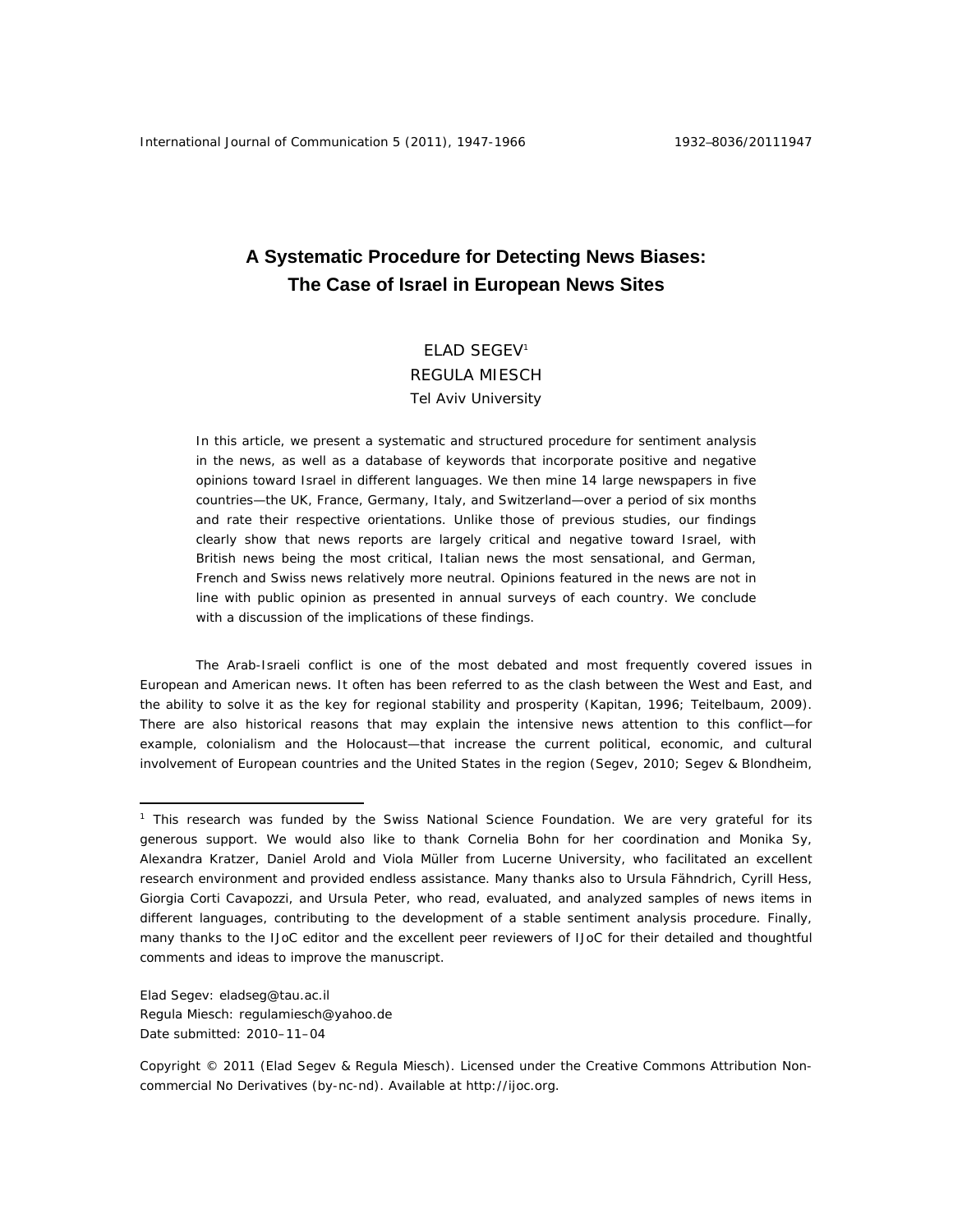2010). For us to mediate and resolve certain issues, it is necessary that we understand the Arab-Israeli conflict in a global context and one of the significant questions to address is how this conflict and its actors are represented and perceived in the world.

It is important to note, however, that our basic premise is that the coverage of the Arab-Israeli conflict, like the coverage of any other conflict, inevitably incorporates various types of biases (Cohen, Adoni, & Nossek, 1993; Hackett, 1984). In news reporting, it is impossible to avoid those biases: They start with media owners' views and interests, then continue with the backgrounds, views, and value judgments of the journalists; their depiction of sources, locations, stories, and vocabulary; the positioning of the camera; the medium in which the story is told; the dissemination channels; and finally the different perceptions and views of the audiences (Gitlin, 1980; Williams, 1975; Zelizer, Park, & Gudelunas, 2002). Wolfsfeld (1997, 2001), who closely studied the Arab-Israeli conflict for many years, points out that both sides have understood the key role played by media and constantly attempt to influence and manipulate news reports by emphasizing the damage created to their side or criticizing media believed to be advocates of the other side. In other words, media are perceived as a crucial war zone themselves, and their biases are actually an essential part of modern conflicts.

In this article, we propose a new structured procedure to examine the direction of bias in news content and apply this method to study the views and opinions on Israel expressed in different European news sites. In particular, we compare their depiction of positive and negative words and phrases in the context of the Arab-Israeli conflict. We believe that unveiling biases in news content is a crucial stage toward understanding and mediating the different international views and interests.

An annual survey conducted by GlobeScan/PIPA ("Global Views," 2010) among more than 29,000 adults in 28 countries from around the world suggests that Israel, after Pakistan and Iran, is perceived to have the most negative influence on the world. In the United States and in some African countries, people are more sympathetic toward Israel, but in the rest of the world, particularly in the Middle East and Europe, people are more critical toward Israel and believe that it has a more negative influence on the world.

In many ways, as previous studies indicate, these trends reflect the views and opinions appearing in the media. Most previous studies, however, focused on the representation of the conflict by the Israeli media (Dor, 2004; Korn, 2004; Neiger & Zandberg, 2004; Ross, 2003) and by the American media (Daniel, 1995; Viser, 2003; Zaharna, 1995). In line with opinion polls, some of these studies found that positive views toward Israel outweighed negative views. In the 1970s, a longitudinal content analysis of three leading American newspapers over 20 years (Terry & Mendelhall, 1974) indicated consistent pro-Israeli and anti-Arab views. Likewise, a more recent study by Werder and Golan (2002) examined the news coverage and framing of the 2001 Israeli elections in 10 countries and found that American newspapers presented relatively more positive views toward the Israeli elections compared to the highly negative views expressed by French newspapers. These biases, they believed, reflect the longstanding, friendly relationship between the United States and Israel on the one hand and the pro-Arab position of France on the other (see also Nouschi, 1994; Suleiman, 1989).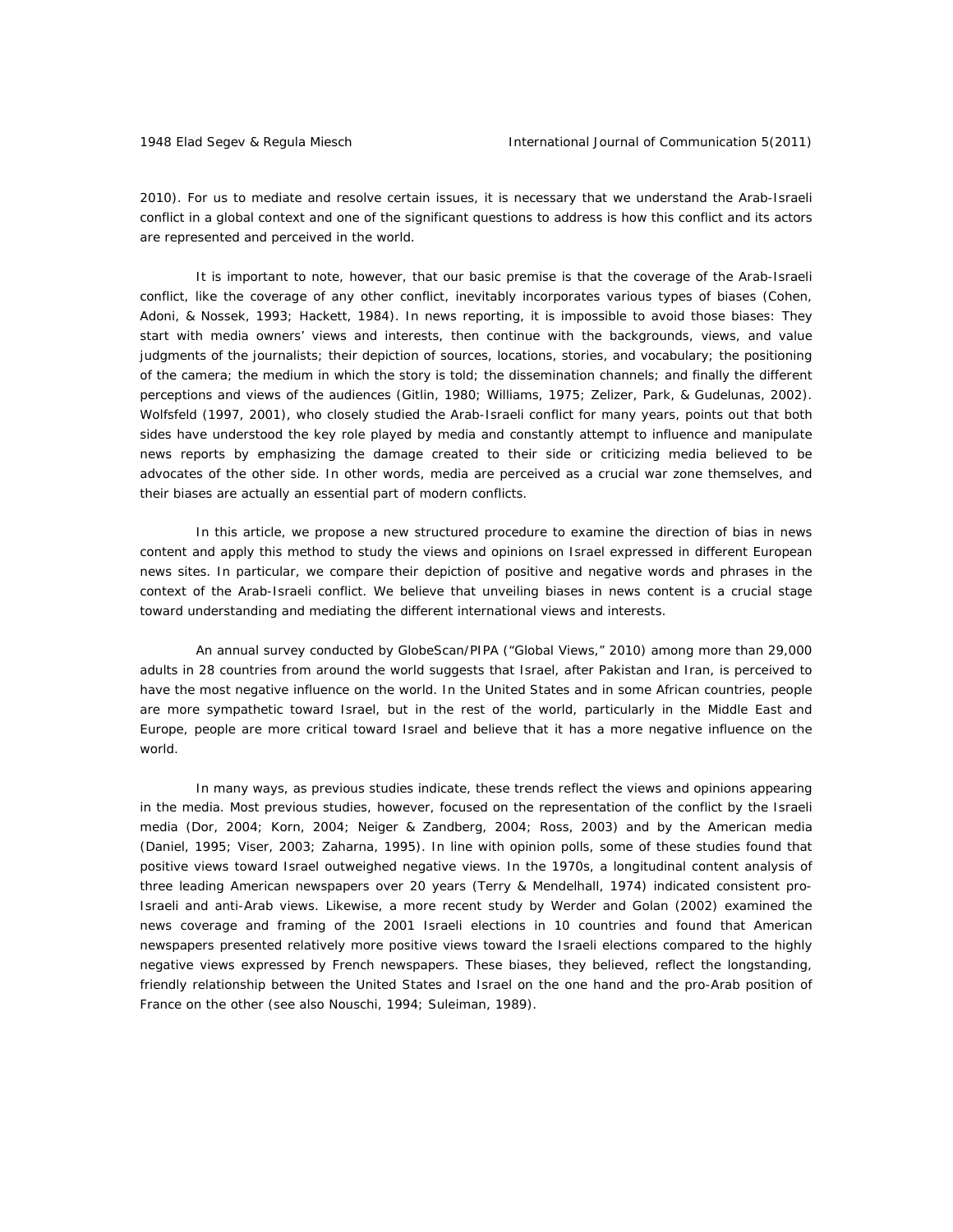There are far fewer studies, however, that focus on the representation of Israel in the European media. Obviously, when taking into consideration the GlobeScan/PIPA survey, European news is expected to be more critical toward Israel. Yet, findings are not so conclusive and very often depend on the interests and views of those who conduct the study. Following heavy criticism of news biases from both pro-Israeli and pro-Palestinian organizations, the BBC has conducted an internal investigation of its own content. Although the full report was never revealed to the public, it maintained that news about the Middle East does not contain deliberate biases (Dyer, 2007). Downey, Deacon, Golding, Oldfield, and Wring (2006) conducted another report, this one commissioned by the BBC's board of governors. The authors looked at the frequency of term use, among other issues, and found the presence of biased terms such as "occupation" (6% of news items) that criticize Israel and "terrorist" (7% of news items) that criticize Palestinians. They also found that Israeli sources get more attention than do Palestinian sources in news reporting. Their findings, however, were not decisive regarding the existence of a clear pro-Israeli bias in the BBC.

Likewise, Glasgow University Media Group conducted an independent and comprehensive study of the content and audiences for the main TV news channels BBC and ITV (Philo & Berry, 2004). Unlike the findings of the BBC's internal investigations, the results of this study found strong empirical evidence for pro-Israeli bias in those TV channels. The Media Group maintained that this bias is due to the lack of contextual and historical information, the preference of Israeli explanation and terminology, and the use of emotionally charged terms such as "horrific attack" or "savage killing" when referring to Israeli deaths. They attributed their findings to easier and more convenient access journalists have to Israeli sources, their easier ability to identify with Israeli values, their widespread guilt feeling toward Jews, and finally, their use of U.S. experts that favor the Israeli position (see also Barkho, 2008, 2010; Richardson & Barkho, 2009; and the latter duo's findings on the BBC's pro-Israeli bias).

Deprez and Raeymaeckers (2010) studied the representation of the first and the second Palestinian uprising in Flemish newspapers. Their content analysis found systematic negative labeling of the Palestinians (e.g., "terrorists," "fundamentalists") and, to a lesser extent, of the Israelis (e.g., "occupier"). Similarly, the labeling of Palestinian actions tended to be more negative (e.g., "attack," "act of terror"), while Israeli actions were not exclusively negative (e.g., "invasion," "offensive"), but also in many cases neutral (e.g., "operation"). In terms of the disputed land, the two authors showed that the Flemish newspapers mostly use the more negative term "occupied territories." Their study concluded that negatively charged labels tend to be more associated with the Palestinian actors in the Flemish media, particularly during the second uprising.

In fact, similar trends were observed by several studies looking at the Israeli and American media. Between 1987 and 2005, a time span that marks the beginning of the first and the end of the second Palestinian uprising, voices became generally less critical toward Israel and more critical toward the Palestinians (Bar-Tal & Teichman, 2005; Mandelzis, 2003; Ross, 2003). This might also be related to the changing geopolitical and global context of post 9/11, as well as to the shifting strategy of the Palestinians from stone throwing to suicide bombing (Moghadam, 2003).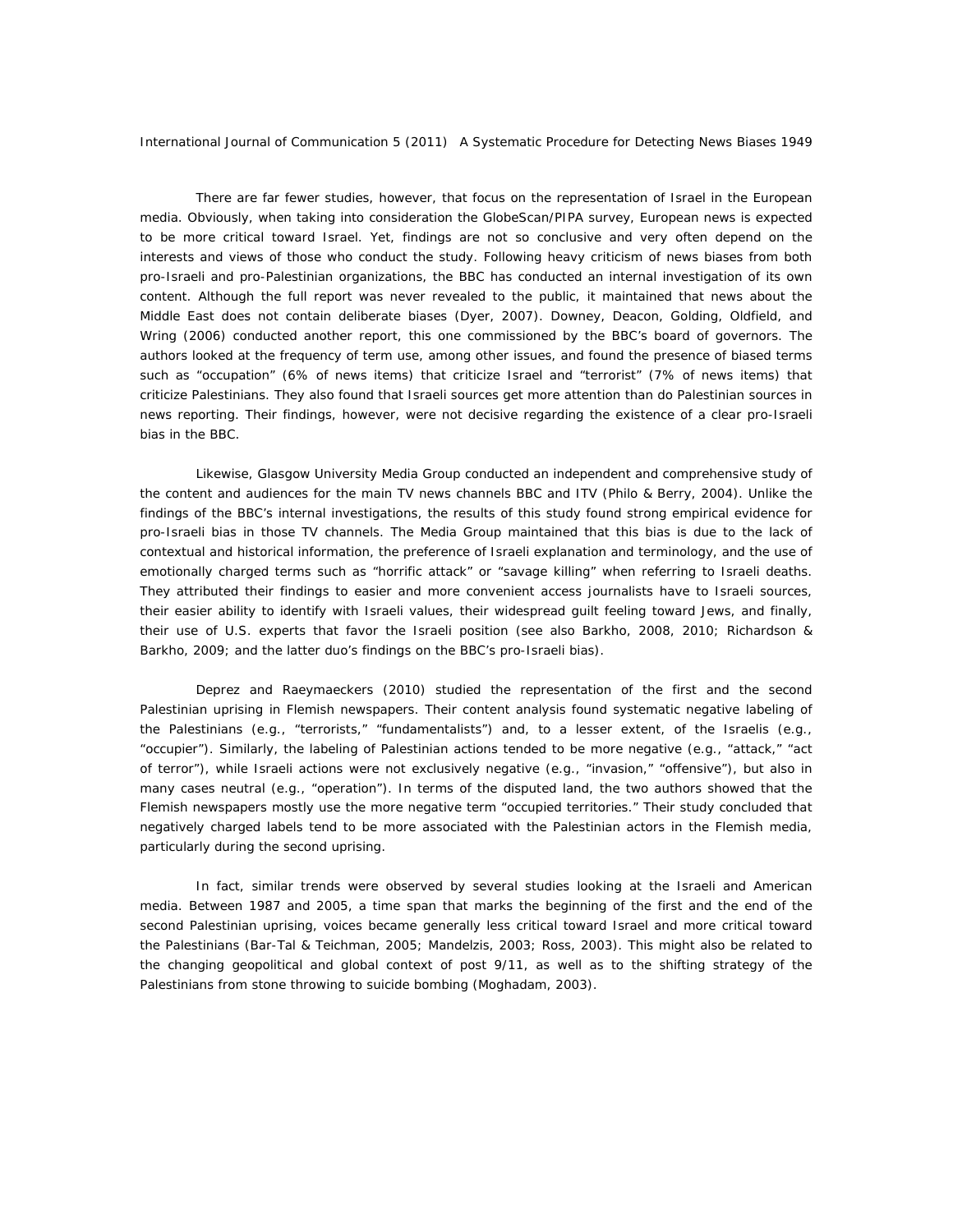Zelizer et al. (2002) offers one of the most comprehensive attempts to conceptualize news bias when looking at the representation of Israel during the second uprising in coverage by *The New York Times*, *The Washington Post* and the *Chicago Tribune*. Their data included headlines, lead paragraphs, photographs, and graphics. Each was examined for various issues such as structure, authorship, size, placement, sourcing, language and tone. Their findings indicated that language was aligned with an Israeli perspective on events. American outlets chose such terms as "terrorists" or "suicide bombers" rather than "martyrs" (the term preferred by the Palestinians), and "disputed lands" or "Israeli neighborhoods" rather than "occupation" and "occupied land." Yet, when looking at the overall factors, the authors concluded that the American press exhibits its own values and preference statements, which follow standards for conventional U.S. journalistic practice that are not always pro-Israeli: for example, the reliance on objectifying devices (such as body counts and maps) and the favoring of high-ranking U.S. or international sources over local voices in the conflict.

In the last five years, however, together with the Second Lebanon War, the Gaza War, and the settlement expansion, international public opinion seems to be more critical toward Israel. Kalb and Saivetz (2007) carried out content analysis of the 2006 Lebanon War in Arab, British, and American news outlets. Their study shows that Arabic news and, to a lesser extent, British news portrayed Israel as the main aggressor—far more than was Hezbollah. In American news coverage, however, there were still channels, such as Fox cable news, that favored Israel. Looking at similar reports in the German newspapers, Oehmer (2010) found that Israel is not only characterized as the main aggressor but also as the main victim of this war. He suggests that while German newspapers since the 1970s have developed a more critical view toward Israel, overall news reporting attempts to maintain a certain balance, perhaps due to historical reasons (see also Hafez, 2002).

Hence, media reports on Israel over the years are highly heated and charged with positive and negative sentiments. Yet, none of the aforementioned studies attempted to develop a coherent framework to analyze and compare the biases of news content among newspapers in different countries. The easy access to online news archives in different languages and the availability of new technologies make this task more manageable.

#### **Sentiment Mining Research**

Sentiment text mining refers to the automatic extraction of positive or negative opinions or sentiments toward a certain target. There are various methods and approaches to conduct automatic sentiment mining (Pang & Lee, 2008; Yi, Nasukawa, Bunescu, & Niblack, 2003). In some cases, studies employ Natural Language Processing (NLP) techniques such as part of speech tagging (Jeonghee, Nasukawa, Bunescu, & Niblack, 2003; Turney, 2002), and co-reference resolution (Nicolov, Salvetti, & Ivanova, 2008) to extract positive or negative sentiments in a given text. However, the enormous grammatical and cultural differences between languages make it very complex for researchers to apply NLP techniques to analyze and compare sentiment across languages.

A more straightforward approach to conduct sentiment mining is the frequency analysis technique in which a set of positive and negative keywords is defined. SentiWordNet (Esuli & Sebastiani,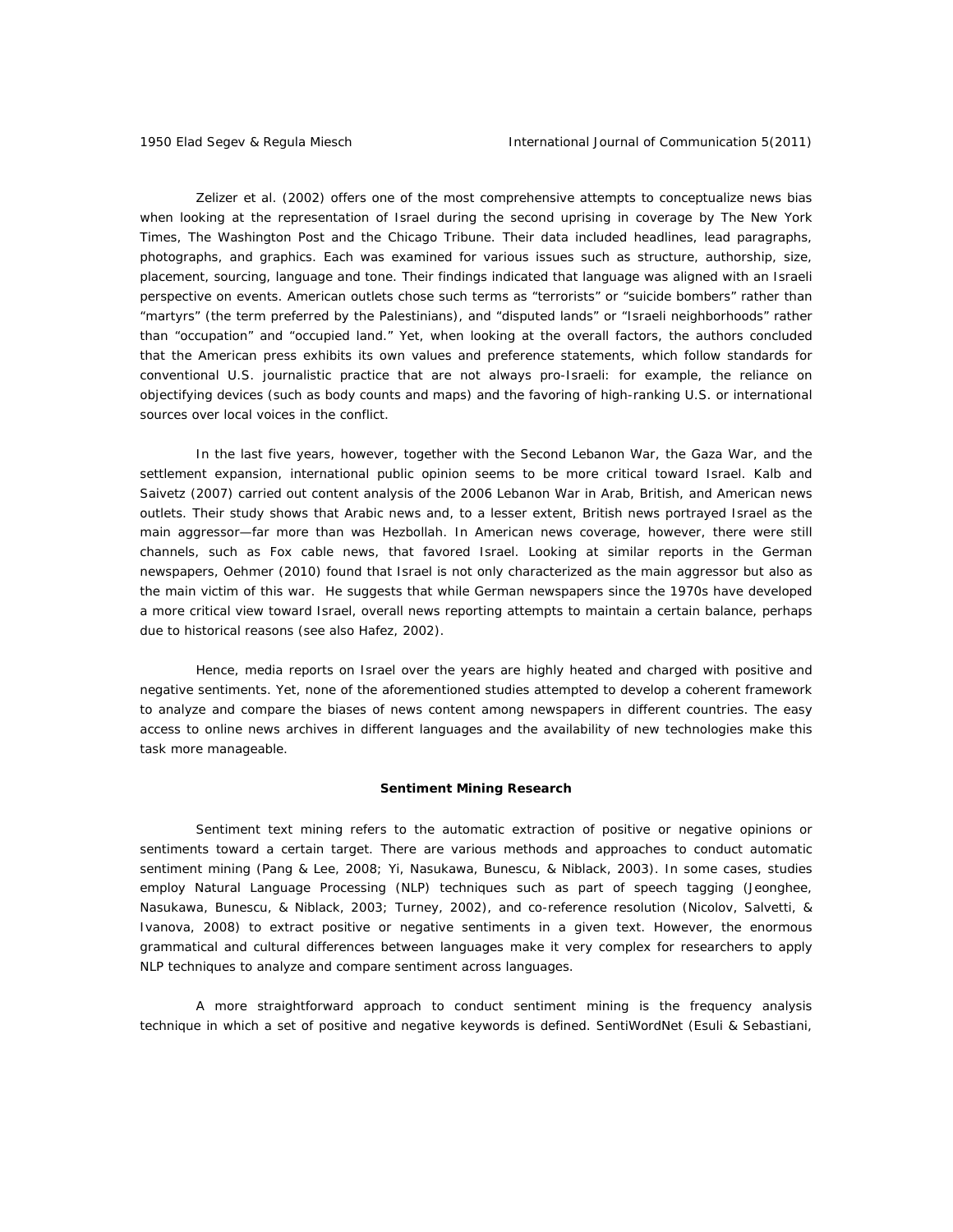2006) is an example of a publicly available English lexicon that classifies keywords as positive, negative, or neutral. A large-scale project of the Joint Research Centre of the European Commission (Steinberger, 2010) uses word lists with positive and negative orientations to trace sentiments in online news. Similarly, Sumbaly and Sinha (2009) employed sentiment mining in *The New York Times*, based on a list of positive and negative words. Their study indicated that when applied to a sufficiently large corpus, the keywordbased mining technique could provide very good results without the need for NLP techniques.

Yet, most sentiment analyses, including those just mentioned, make use of English lexicons of keywords with positive or negative orientation. Studies engaging with cross-language sentiment analyses very often use bilingual lexicon or machine translation of the English lexicon (Hiroshi, Tetsuya, & Hideo, 2004; Mihalcea, Banea, & Wiebe, 2007; Yao, Wu, Liu, & Zheng, 2006). In a more recent attempt to analyze sentiments of non-English news and blogs, Bautin, Vijayarenu, and Skiena (2008) first employed automatic machine translation of the vernacular text to English, and then used sentiment analysis tools on the English translation. This method was found to be consistent across languages and news sources. However, Bautin et al. also acknowledged that due to cultural differences, sentiment scores varied between translations, and there was a need to introduce a certain normalization technique for a crosslanguage comparison.

In terms of scope, many sentiment analyses tend to focus on financial news, film critics, and product reviews, due to their relatively richness of sentimental expressions (Généreux, Poibeau, & Koppel, 2008; Hiroshi et al., 2004). Political-oriented studies of this kind often look at political candidates, people, and organizations in the news (Balahur-Dobrescu et al., 2010; Steinberger, 2010; Sumbaly & Sinha, 2009). Rarely, studies employ sentiment analysis to explore the representation of countries in the news (Bautin et al., 2008). Yet, there is an abundance of valuable qualitative and quantitative studies using human coders to study the role of countries in the news. Specifically, we found the previously discussed studies focusing on the representation of Israel to be useful in setting a framework that combines qualitative principles with quantitative techniques to develop a well-defined list of appropriate keywords with negative and positive sentiments toward Israel.

## **Method**

We chose to look at the representation of Israel in the media due to the high news attention given to that country around the world. As our previous studies (Segev, 2010; Segev & Blondheim, 2010) show, this is particularly apparent in European news. We analyzed newspapers in five countries: the UK, France, Germany, Italy, and Switzerland. The newspapers included in our sample were chosen for their popularity, scope, political orientation, and functionality. We chose newspapers that are among the largest in terms of circulation and diffusion in each country. We excluded tabloids, as they did not display a variety of news items on Israeli politics and thus were not suitable for relevant keyword extraction. To reflect the wide range of political views in a country, we attempted to present liberal and conservative sides. Our final sample included 14 newspapers: *Der Spiegel*, *Die Zeit*, *Sueddeutsche Zeitung*, and *Die Welt* in Germany; *NZZ*, and *Tagesanzeiger* in Switzerland; *Corriere della Sera*, *La Repubblica*, and *Il Sole 24 Ore* in Italy; *Le Monde*, *Le Figaro*, and *Libération* in France; and the *Guardian* and the *Daily Telegraph*  in the UK.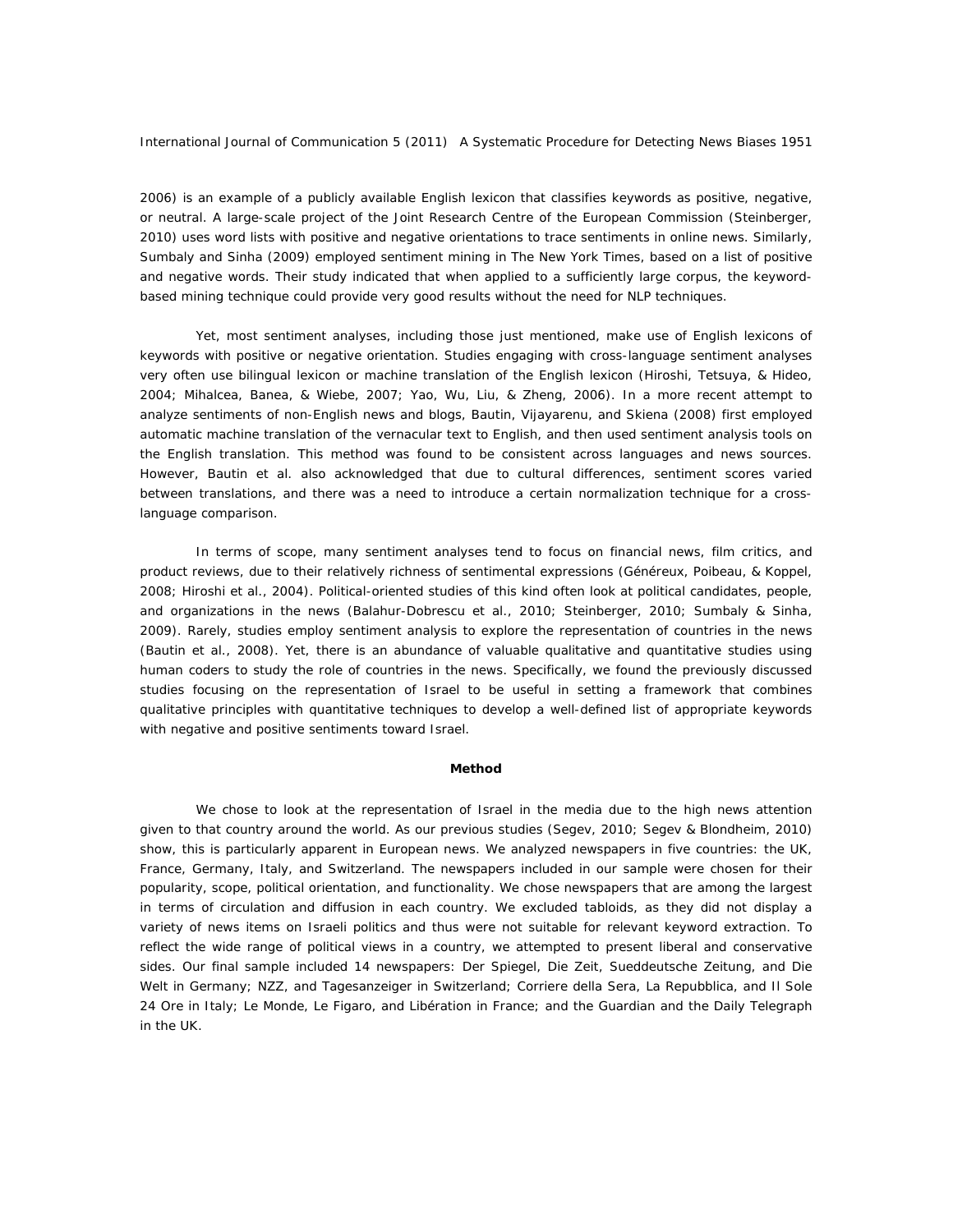Our evaluation of news sites' orientations toward Israel is based on several stages as detailed below. This includes, among others, constructing and organizing a list of positive and negative keywords, validating the list, and applying this list to study and compare the negative and positive opinions in the news sites just cited over a six-month period between January 1, 2010 and June 30, 2010. Extending the outlook to a longer period is not desirable, because the stories and the contexts in which a country is mentioned in the news tend to change over time as does (consequently) the list of keywords. Yet, we attempted to choose keywords that are more broadly related to the Arab-Israeli conflict, rather than those that refer to specific events. During the period of sampling, two specific events directed relatively more news attention toward Israel—the assassination of a Hamas operative in Dubai and the Gaza flotilla raid. To make our list useful for future studies that may exceed this six-month period, we did not choose keywords directly related to these events.

## **Stage 1. Obtaining Lists of Positive and Negative Keywords**

To construct a specific list of positive and negative keywords related to Israel, we extracted from the archives of the 14 news sites all news items that contained the word "Israel" during the six-month period. Although this focus limits the sample, it guarantees a higher level of contextualization. In fact, some sentiment analyses provide keywords with an additional positive or negative weight, based on their distance from the target. When applied to a large enough corpus, this guarantees a higher level of accuracy in automatic sentiment procedures (see, for example, Balahur-Dobrescu et al., 2010; O'Neill, 2009; Steinberger, 2010). We then mined only the text appearing in the body of news items and omitted comments generated by users (talkbacks).

Out of this main corpus, we chose 20 news articles from each news site spread equally along the six-month period. Based on this, we constructed a list of all words mentioned in the same sentence with the word "Israel." This list was given to a coder who is a trained terminologist for German, English, French, and Italian. The coder had to rate the expressions as positive (1) or negative (-1), based on the following guidelines:

- (a) The expression clearly incorporates either a positive or negative sentiment toward Israel (e.g., "occupation" incorporates a negative sentiment, "security interests" a positive sentiment toward Israel).
- (b) There are alternative ways to express the same concept. For example, instead of "military attack," connoting a negative opinion toward Israel, some newspapers would prefer "military operation."
- (c) The expression incorporates a specific context and therefore is most likely to indicate a positive or a negative opinion, even without further examining its role in the sentence and applying semantic analysis (e.g., the phrase "collective punishment" refers to Israeli actions aiming at a broader Palestinian population in response to individual attacks. This phrase therefore clearly incorporates a specific context and a negative criticism of those actions).
- (d) The expression should typically not be a stand-alone adjective or adverb (e.g., "good" vs. "bad"), as they require further semantic analysis to determine their specific orientation. We used mostly nouns, combinations of adjectives and nouns, or adjectives and verbs.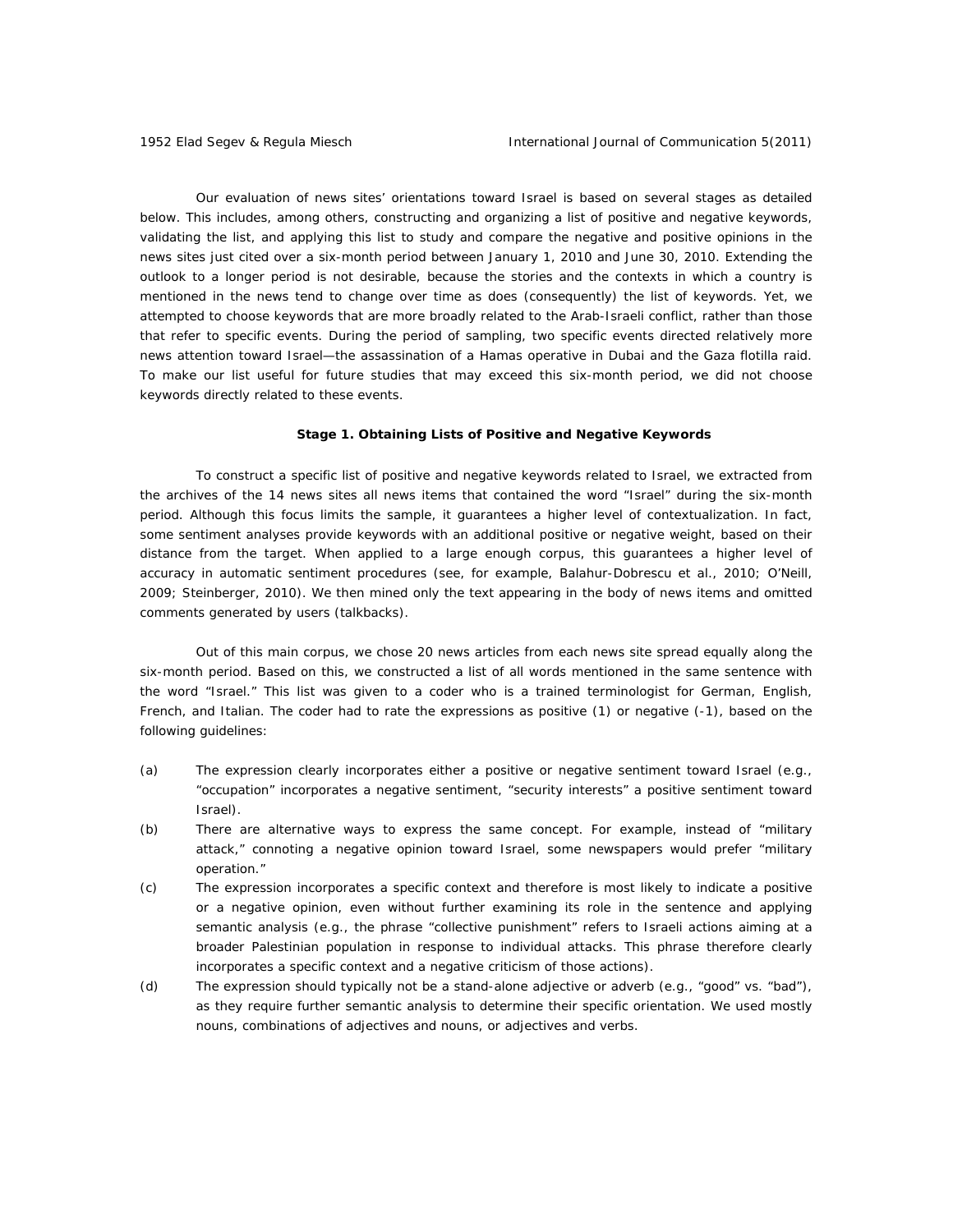Although we acknowledge that every word is eventually used in a specific context, our ultimate goal was—when limiting the focus to international news about Israel—to develop a list of expressions that already embody within themselves a certain context and a specific sentiment. Where the negative or positive attribute of a keyword was not entirely clear (for example, "war crimes" could relate to both the Israeli army and to Hamas), we more closely examined all news items mentioning this keyword. We coded keywords as positive or negative only if they constantly appeared in an either negative or positive context toward Israel.

Most news reports tend to have a negative undertone in general. We hardly hear of positive initiations by either Israel or Palestine to promote peace. Positive keywords would therefore be those that encompass opinions and views that are in favor of Israel and to justify its actions (such as "self defense," "security") or that criticize the actions of the Palestinians (such as "terrorists," "extreme Islamism"). Finally, since German, French, and Italian use "pre-" or suffixes to indicate inflections, we used the word stem of a term and all its variations to capture as many variants as possible.

## **Stage 2. Grouping Keywords into Categories**

After all relevant keywords were coded as positive or negative toward Israel, we followed a similar procedure common to the grounded theory content analysis. We grouped keywords with similar meanings and created categories related to the Arab-Israel conflict. One example of such a category would be "naming the Palestinian actors," with such associated keywords as "extremists" or "terrorists" that are positive toward Israel and such keywords as "freedom fighters" or "oppressed people" that are negative toward Israel.

The construction of categories stage is very important to understanding the deeper context and meaning of the coding, as well as the specific aspects of bias appearing in different news sources. Thus, we found that in line with previous studies (Deprez & Raeymaeckers, 2010), keywords could be associated either with Israel or with the Palestinians (in both cases, labeling the actors and their actions) or with a different category altogether such as resources in dispute, activists, or media. This classification could be relevant for any conflict and any context of news sentiment analysis.

## **Stage 3. Finding Opinion Antonyms**

We define "opinion antonym" as a term that incorporates an opposite opinion toward the target. For example, the Israeli army was described in some news items as an "occupation army" and in others as "Israeli security forces." While the former incorporates a negative view toward Israel, the latter incorporates a positive view. Note that opinion antonyms do not have to have exactly the opposite meaning. For example, a possible opinion antonym for "occupation" could be "security reasons," which also describes an Israeli action, but does so in a more positive light. Hence, the division of expressions into categories makes it easier to search for appropriate opinion antonyms. This stage ensures that each category and theme related to Israel in the context of the conflict could be described by the media in two opposing ways.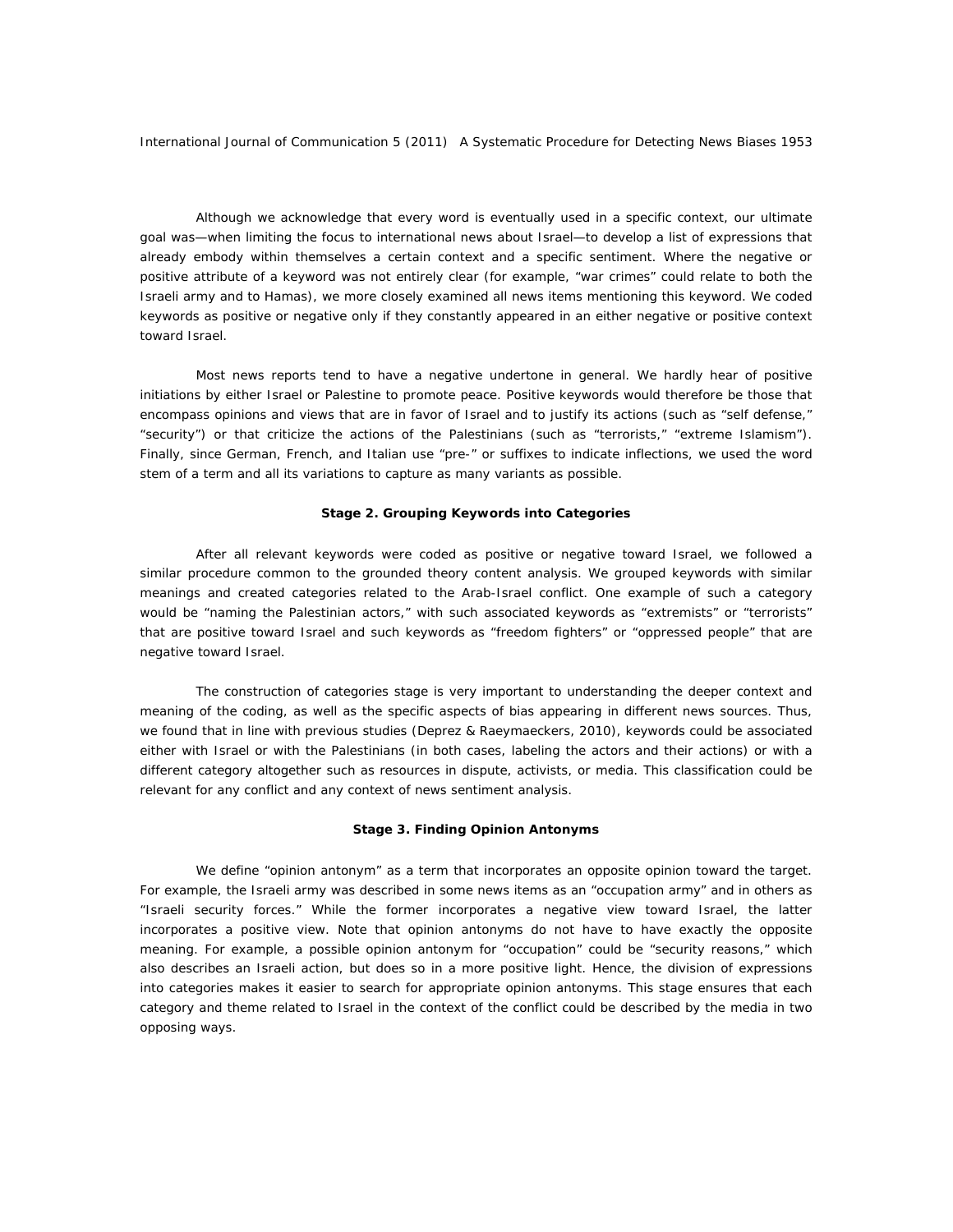In most cases, we found opinion antonyms in the actual sample of news items. If an expression with the opposite sentiment did not appear in the text, we researched an equivalent. For example, "terroristen" ("terrorists" in German) appeared in the German news when referring to Palestinian fighters and was coded as a positive toward Israel. We added the equivalent negative word "freiheitskämpfer" ("freedom fighters" in German) as an alternative way to term the Palestinian fighters. We did not artificially create opinion antonyms that are rarely used; instead, we searched for terms that are commonly used in news sources (see also stage 5). In this way, the depiction of one term over its opinion antonym could indicate more obviously the existence of biases in news reporting toward the target.

## **Stage 4. Adding Missing Keywords in All Languages**

Acknowledging that our sample of news is limited, we used the terms in one language to fill in missing equivalents in the other languages. For example, the word "sicherheitszaun" ("security fence" in German) appeared in German news, as well as in French news ("barrière de sécurité"), but not in Italian and English news items in our corpus. Here, too, we researched for frequently used positive and negative equivalents in the news of other languages outside of our corpus (in this case, "barriera di sicurezza" and "security fence/barrier," respectively). This process resulted in a complete list of positive and negative keywords in the four languages.

#### **Stage 5. Frequency of Use**

It is very possible that a keyword or phrase generally appears more frequently in one language than it does in others. Our final list consisted of 60 positive and 60 negative keywords in each language. However, the negative keywords appeared to be slightly more frequently used in the language in general. If we use this list to examine news bias, we may reach the conclusion that our sample has a negative bias toward Israel simply because the negative keywords that we chose are more frequently used in the language in general. To address this, we considered the frequency of general use of each keyword, based on its number of search results available in Google (see also Janetzko, 2008). Our final list of keywords included a similar number of positive and negative words or phrases, with a similar accumulative number of search results, meaning that the keywords had a similar frequency of general language use.

In total, out of 13,719 keywords that were initially screened, our final list included 437 positive and negative "opinion antonyms" toward Israel, with a similar general frequency of occurrence in the language.

#### **Stage 6. Validating the System**

We randomly chose 100 sentences that mentioned the word "Israel" from our sample, with 50 containing positive keywords and the other 50 containing negative keywords from the list. We employed two coders (in addition to the one employed in stages 1–4) to assess whether each sentence embodies negative or positive sentiments toward Israel. Finally, we compared the coders' evaluations between each other and with the system evaluation that automatically counts positive and negative keywords in the sentences. We conducted an inter-coder reliability test with a high satisfactory agreement of 84% (Kappa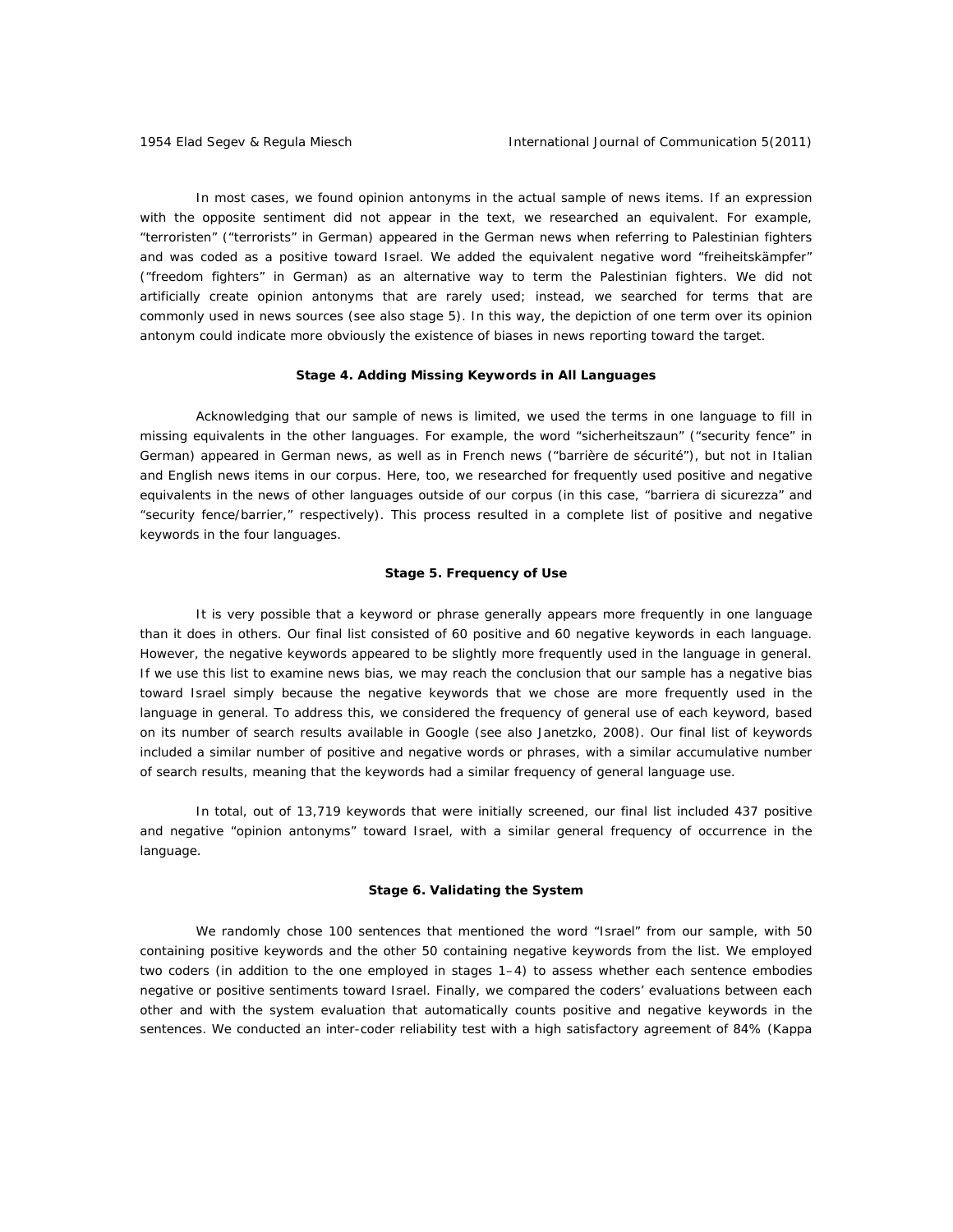= .68, p < .001) between coders and 79% and 86% between each coder and the system (Kappa<sub>1</sub> = .62, p  $\langle 0.001;$  Kappa<sub>2</sub> = .72, p  $\langle 0.001,$  respectively).

Additionally, we applied the list of positive and negative keywords to examine the differences in the news about Israel during two other periods—the pullout from Gaza between August and September 2005, and the Gaza War between December 2008 and January 2009. We expected that during the pullout from Gaza, news about Israel would be significantly more positive or less negative than it was during the Gaza War. To carry out this validation process, we chose the 25 most frequently used positive and negative terms in English from our list. We looked at news archives available from the *Guardian* and the *Daily Telegraph* during those opposing periods; indeed, we found significantly more positive keywords about Israel during the disengagement from Gaza than there were during the Gaza War in the *Guardian* (p = .017). Similarly, in the *Daily Telegraph*, there were significantly more negative keywords about Israel during the Gaza War than there were during the Gaza disengagement ( $p < .001$ ). These findings further confirm the validity of the list and its applicability to different periods.

#### **Stage 7. Rating the News Sites Sentiments Toward Israel**

Using the news archives of each news site, we extracted all sentences that mentioned the word "Israel" during the six-month period. We then rated the level of positive and negative sentiments of each news site based on the following formulas:

| $Negativity =$ | No. of sentences that mention Israel and negative keywords |  |  |  |  |
|----------------|------------------------------------------------------------|--|--|--|--|
|                | No. of all sentences that mention Israel                   |  |  |  |  |
| Positivity $=$ | No. of sentences that mention Israel and positive keywords |  |  |  |  |
|                | No. of all sentences that mention Israel                   |  |  |  |  |

*Definition 1*. Negative and Positive Levels

#### **Hypotheses**

Following the opinion poll mentioned previously ("Global Views," 2010), it is clear that people around the world generally believe that Israel has a negative rather than positive influence on the world. Obviously, public opinion is very often aligned with news reports, and therefore it is expected that:

#### *H1. Israel will get more negative than positive sentiments by all news sites.*

We also expect to find differences in the sentiments toward Israel in different countries. Previous studies (Nouschi, 1994; Suleiman, 1989; Werder & Golan, 2002) showed that French news has become more critical toward Israel in the last two decades and more positive in their views toward the Arab world. On the other hand, the sensitive attitude that Germany holds for Israel since WWII could decrease the level of negativity in their news. It is therefore expected that: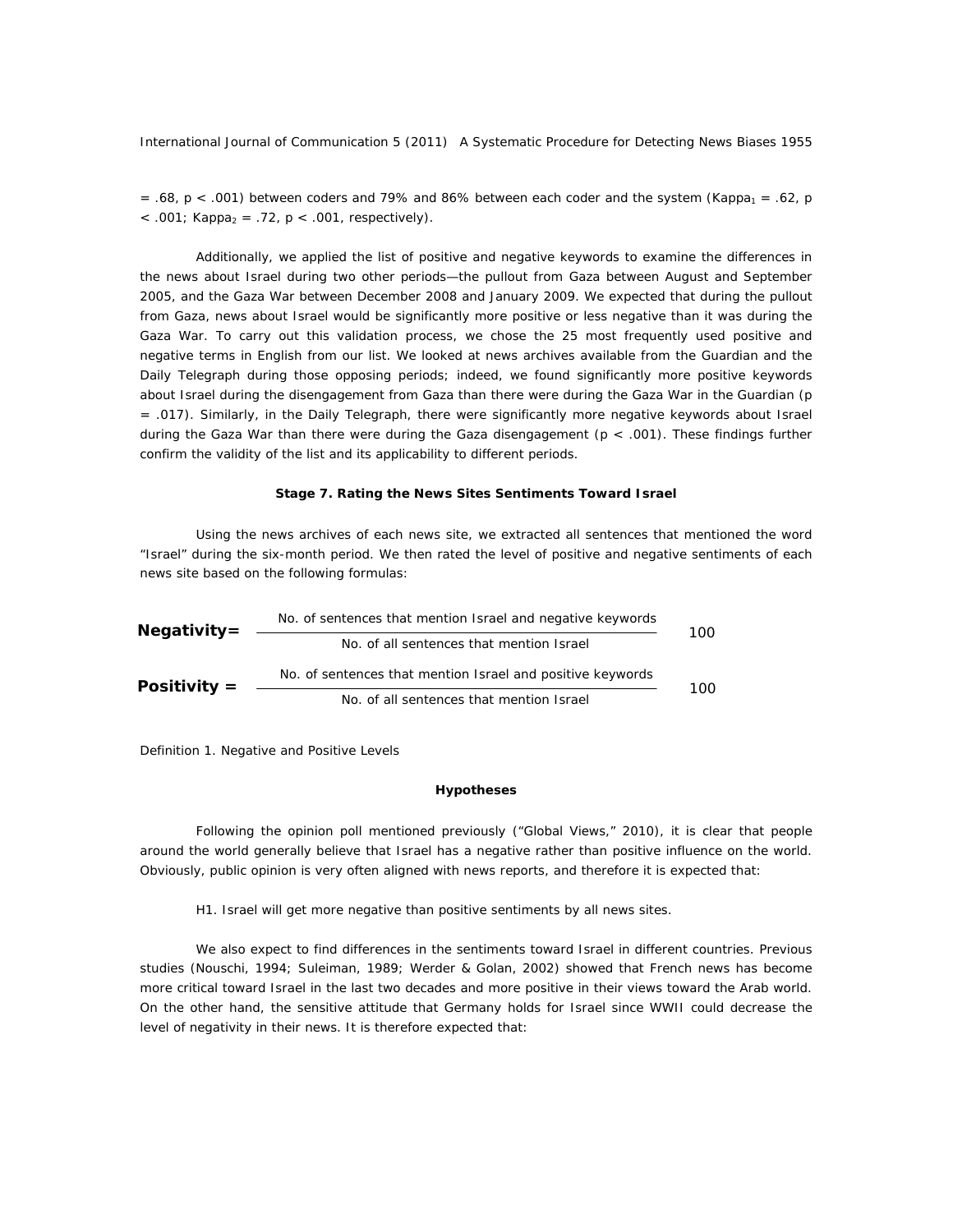*H2. French news sites will be rated as the most negative, German news as the least negative, and British, Italian and Swiss news will figure in the middle.* 

Finally, we expect that the bias of the news will be aligned with public opinion in each country. In other words, countries with a more critical public toward Israel will produce also more negative news . This is mainly because the media are very often the main channel for people to learn about other countries, perhaps influencing how they shape their perceptions and views. For data on public opinion toward Israel, we use the annual survey conducted by GlobeScan/PIPA ("Global Views," 2010). Therefore:

H3. The positive and negative level of news in each country will be aligned with its public opinion *toward Israel.*

#### **Results**

Table 1 identifies the number of sentences containing positive and negative keywords in each of the five countries. It shows that the number of sentences containing negative keywords is at least twice the number of sentences containing positive keywords in Swiss newspapers and more than 4 times larger in British newspapers. In total, 16.64% of the sentences containing the word "Israel" also contain one or more negative keywords, while only 5.77% contain one or more positive keywords. A z-test indicates that the differences between the portions of negative and positive sentences are statistically significant, and thus the first hypothesis was confirmed: News about Israel is more negative than positive in general and in each of the European countries of our sample in particular.

| Country      | <b>Negative</b> | Positive | Total  | % Neg. | % Pos. | z-score | p-value |
|--------------|-----------------|----------|--------|--------|--------|---------|---------|
| <b>UK</b>    | 1.095           | 259      | 5.135  | 21.32% | 5.04%  | 24.38   | < .001  |
| IT           | 217             | 94       | 1.114  | 19.48% | 8.44%  | 7.52    | < .001  |
| <b>DE</b>    | 1.144           | 443      | 6.935  | 16.50% | 6.39%  | 18.7    | < .001  |
| <b>FR</b>    | 685             | 255      | 5.075  | 13.50% | 5.02%  | 14.74   | $-.001$ |
| <b>CH</b>    | 295             | 140      | 2.389  | 12.35% | 5.86%  | 7.8     | < .001  |
| <b>Total</b> | 3,436           | 1.191    | 20,648 | 16.64% | 5.77%  | 35.01   | $-.001$ |

*Table 1. Number of Positive and Negative Sentences by Country.* 

*Note*. Table 1 also presents the results of z-tests for the statistical difference between the proportions of negative and positive sentences in the news of each country.

It is interesting to note, however, that when looking at the division of positive and negative sentences within the categories, keywords related to the naming of the Israeli actors are both negative and positive, while keywords related to the Israeli actions are significantly and by far more negative. On the other hand, keywords related to the naming of the Palestinian actors are significantly and by far more positive toward Israel (or negative toward the Palestinians), while keywords related to the Palestinian actions are both positive and negative. Table 2 exhibits this difference, suggesting that the bias of news in Europe is more toward the Israeli actions and the naming of the Palestinian actors.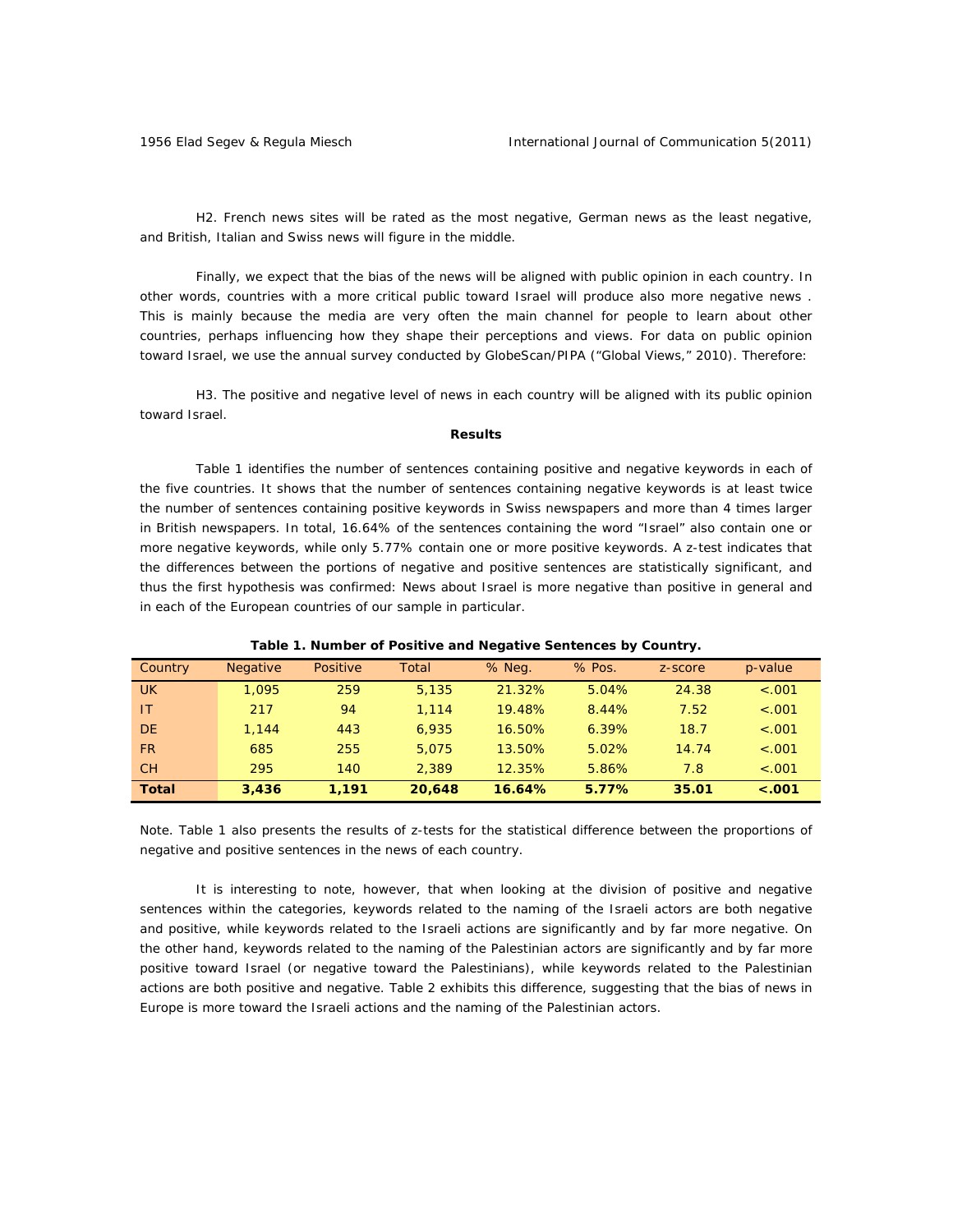| $1800$ $\pm 1000$ $\pm 000$ $\pm 000$ $\pm 000$ $\pm 000$ $\pm 000$ $\pm 000$ $\pm 000$ $\pm 000$ |          |                       |     |              |        |         |          |
|---------------------------------------------------------------------------------------------------|----------|-----------------------|-----|--------------|--------|---------|----------|
| Category                                                                                          | Negative | <b>Positive Total</b> |     | % Neg.       | % Pos. | z-score | p-value  |
| Naming the Israeli actors                                                                         | 40       | 32                    | 72  | 55.56%       | 44.44% |         | not sig. |
| <b>Israeli</b> actions                                                                            | 2.674    | 468                   |     | 3.142 85.11% | 14.89% | 55.67   | $-.001$  |
| Naming the Palestinian actors                                                                     | 131      | 481                   | 612 | 21.41%       | 78.59% | 20.00   | $-.001$  |
| Palestinian actions                                                                               | 187      | 272                   | 459 | 40.74%       | 59.26% | 5.61    | $-.001$  |

*Table 2. Number of Positive and Negative Sentences by Category.* 

Figure 1 presents the differences between countries in terms of negative and positive news, showing that British news is the most negative toward Israel and among the least positive. Italian news is highly negative, but also the most positive toward Israel. German news exhibits a relatively medium level of negativity and positivity. Finally, French and Swiss news are the least negative, but also among the least positive toward Israel. These findings are not in line with our second hypothesis. Contrary to our expectation, French news is the least critical toward Israel, while German news is positioned in the middle relative to other countries. British news was found to be the most critical toward Israel. A z-test confirms that the differences between the positive and negative news in most of the countries are significant (and are marked in different gradients of gray in Figure 1). Thus, we rejected our second hypothesis.



*Figure 1. Significant Differences of Negative and Positive Sentences Between Countries.*  Note: Significant differences between countries are marked with different gradations of gray and also shown in the tables adjacent to the figure.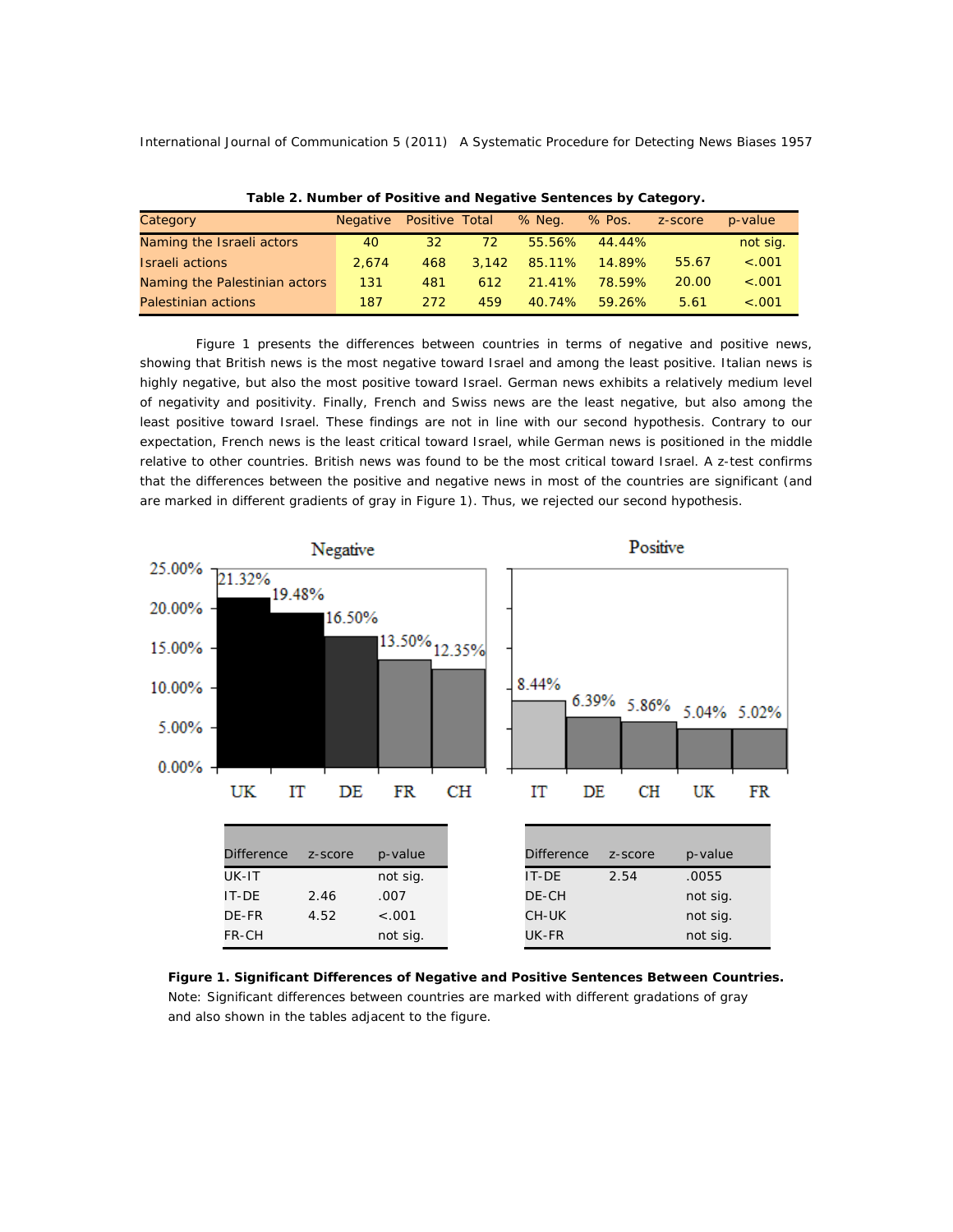Since our first intuition regarding the ranking of opinions toward Israel was not confirmed, it is interesting to further examine the third hypothesis, that is, whether the ranking of negativity and positivity will follow public opinion toward Israel in each country. Table 3 presents the results of the annual survey conducted by GlobeScan/PIPA ("Global Views," 2010) among 1,000 individuals in four countries—UK, France, Germany, and Italy—who were asked whether Israel has a positive or negative influence on the world in general. While the public opinion in Germany is the most critical toward Israel (the most negative and the least positive), the public opinion in Italy is the least critical (the least negative and the most positive). Public opinion in the UK and France maintains a middle ranking. Yet, in all countries, the number of people who believe that Israel has a negative influence is more than twice as high as the number of those who think that Israel has a positive influence.

| Table 3. Public and News Opinions Toward Israel. |                 |                     |                |  |  |
|--------------------------------------------------|-----------------|---------------------|----------------|--|--|
| <b>Negative</b>                                  |                 | Positive            |                |  |  |
| <b>Public</b>                                    | <b>News</b>     | <b>Public</b>       | <b>News</b>    |  |  |
| Germany (68%)                                    | UK (21.3%)      | Italy (26%)         | Italy $(8.4%)$ |  |  |
| <b>France (57%)</b>                              | Italy (19.5%)   | <b>France (20%)</b> | Germany (6.4%) |  |  |
| UK (50%)                                         | Germany (16.5%) | UK (17%)            | UK (5%)        |  |  |
| Italy $(46%)$                                    | France (13.5%)  | Germany (13%)       | France (5%)    |  |  |

 *Table 3. Public and News Opinions Toward Israel.* 

Table 3 also shows the level of positivity and negativity in the news of each country based on our own findings. Indeed, there is a great similarity between the general difference between highly negative and moderately positive public and news opinions, reflecting the largely critical voice of Europe toward Israel. However, the ranking of countries based on their public opinion is not in line with the ranking of those countries based on their news (no statistical correlation was found). The German public is the most critical and least sympathetic toward Israel, while its news expresses a relatively lower negativity and higher positivity compared to the other countries. The Italian public, on the other hand, is the least critical and most sympathetic, but its news coverage is among the most critical, albeit also the most positive toward Israel. France maintains a middle ranking in terms of public opinion, but in the news it is the least critical and least sympathetic toward Israel. Similarly, the UK displays a middle ranking in terms of public opinion, yet its news is the most critical toward Israel. Hence, the third hypothesis is rejected as well.

#### **Discussion**

In this article, we offered a new structured procedure to obtain positive and negative pairs of keywords or phrases—namely, "opinion antonyms"—to analyze news biases toward a defined target. We believe that similar methods could be used to analyze media opinions toward other targets in a state of conflict. This is mainly because the suggested procedure can be adjusted to various contents and contexts following six preliminary stages: (a) identifying positive and negative keywords, (b) grouping them into categories, (c) finding opinion antonyms, (d) adding missing entries in other languages, (e) assuring the balance between positive and negative categories in terms of their general frequency of use, and (f) validating the system via human coders. Since most news is negative in general, we operationalized positive opinions also as negative opinions toward the target's "enemy."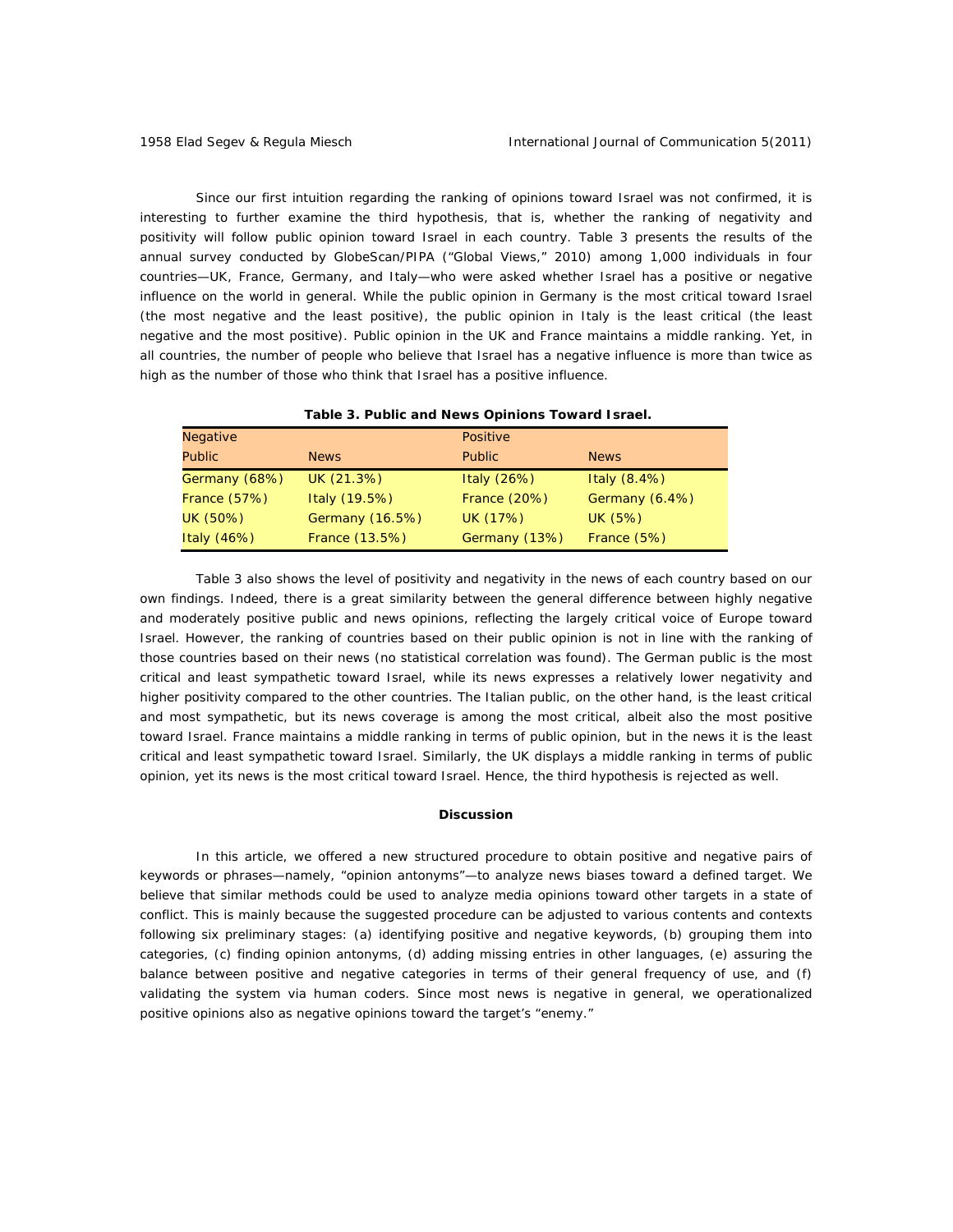Based on the BBC (2010) international opinion polls, we first hypothesized that European news would display more negative than positive opinions toward Israel. This hypothesis was confirmed when looking at the total number of positive and negative sentences, as well as at the number of positive and negative sentences in each country independently. In contrast with previous studies, our study exhibited the dominance of critical voices toward Israel. We suggest four main reasons to explain why previous studies failed to systematically observe this trend: What content is analyzed, when, by whom, and how?

In terms of what content is analyzed, most previous studies looked at Israeli and American news, which exhibit less critical voices toward Israel than does European news. This is also in line with the BBC's opinion polls showing that the American public is much less critical toward Israel than is the European public, and it confirms findings of other studies looking at the American and European news coverage of Israel (Kalb & Saivetz, 2007; Werder & Golan, 2002).

In terms of when the content is analyzed, some authors suggested that critical voices toward Israel have intensified since the 1970s (Hafez, 2002; Koschwitz, 1984; Oehmer, 2010). Our findings clearly show that the shift from uncritical to critical voices toward Israel is directly related to the changing reality in the Middle East and particularly to the Israeli actions. Hence, apart from journalistic practices, news biases have a strong link to the actual events being covered, as well as to the cultural and historical contexts in which they are viewed. Perhaps it reflects even a broader criticism of Europe toward the bigger and more powerful actors in a conflict, such as the United States in Iraq, Russia in Chechnya, or China in Tibet. These three major powers could be perceived, in the post-WWII context, as colonial aggressors (Lazarus, 2006), particularly when the major power is an established state with a trained army fighting against a smaller and less organized group that is believed to be struggling for independence. It could also be suggested that by publicly criticizing and opposing what can be perceived as colonial actions, the European media reflects a common narrative in which Europe nowadays sees itself as being more ethical and is further detached from its own colonial past. As previously noted, there is also a strong proximity between Israel and the United States that has been indicated by the relatively uncritical and supportive American public opinion ("Global Views," 2010) and by its news about Israel. Hence, the dominant negative voices toward Israel in Europe could also be construed as a form of resistance and criticism toward trends of Americanization and its manifestation in the Middle East.

Perhaps one of the most interesting aspects in the study of bias is the link between who conducts the analysis and its results. While a study conducted by the BBC found its coverage of the Israeli-Palestinian conflict to be relatively neutral (Downey et al., 2006; Dyer, 2007), various studies conducted by independent and public European research institutes found the BBC to exhibit pro-Israeli bias (Barkho, 2008, 2010; Philo & Berry, 2004; Richardson & Barkho, 2009). Other studies of German (Oehmer, 2010) and Flemish news (Deprez & Raeymaeckers, 2010) found them to be relatively neutral toward Israel. For historical reasons, the study of Israel is heavily charged and sensitive in Europe. Both the Holocaust and the colonial history of Europe can serve as a contextual reference for supporting or criticizing Israeli actions. Journalists attempting to cover the Israeli-Palestinian conflict and researchers analyzing their biases might find it difficult to avoid making personal judgments. The risk that researchers will resort to subjective judgments based on their own ideologies, beliefs, and background is much higher when the classification is not carefully structured and controlled. For example, some researchers may regard the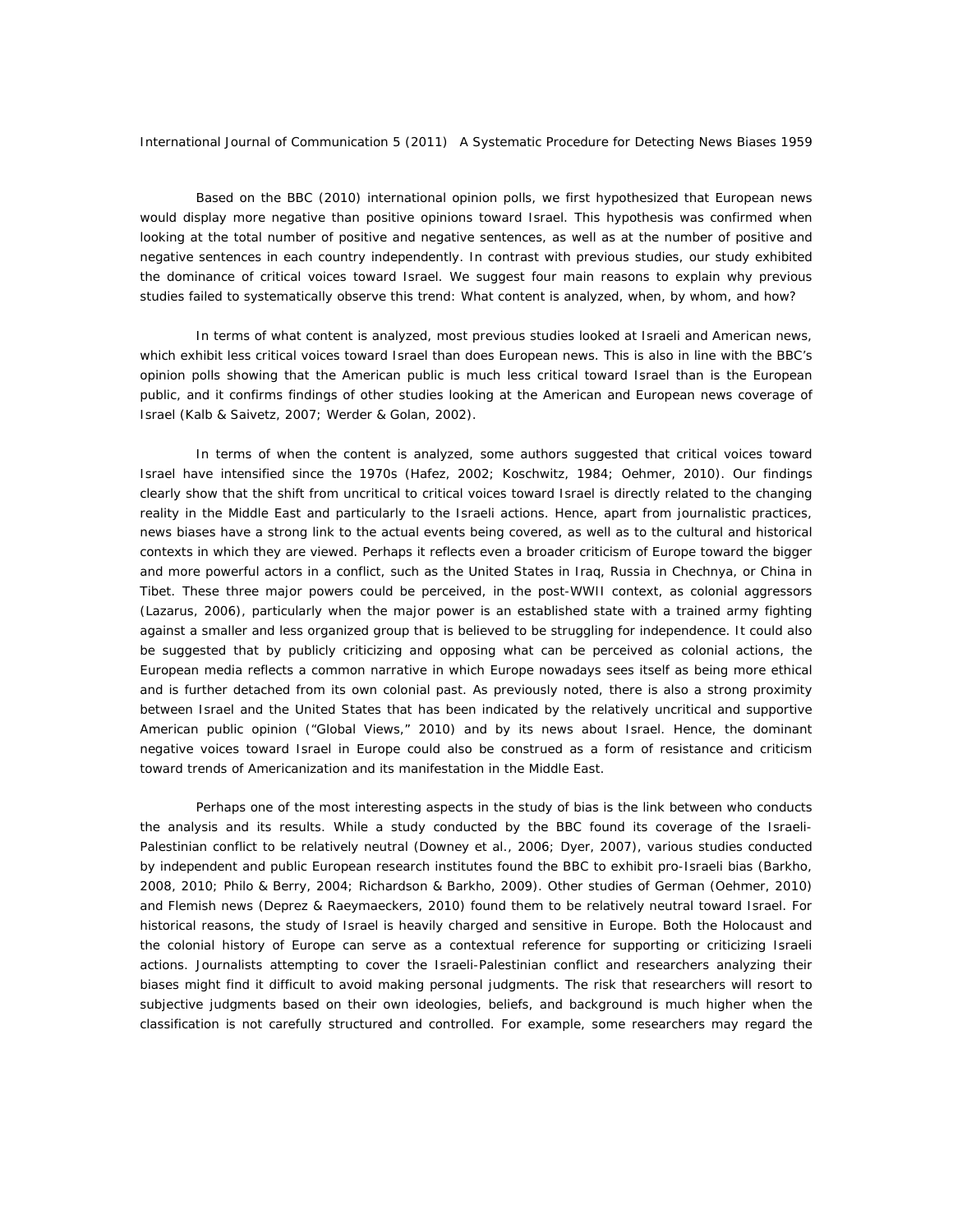word "occupation" as a neutral fact when referring to the presence of Jewish settlements in the West Bank.

Our main goal in this article is to help researchers detach themselves from prejudgments. The method we tested reduces the subjective prejudgments and further proves to be very instrumental when comparing news bias across languages and time. This leads to the last reason why our findings differ from those of previous studies—the question of how content is analyzed. While previous studies made use of discourse analysis and qualitative methods to examine news bias, our study is perhaps the first to attempt to construct a comprehensive list of more than 400 frequently used keywords and opinion antonyms and then examine their presence in a very large corpus of text. A careful quantitative analysis clearly reveals the largely critical voice of Europe toward Israel, a trend that was not systematically observed before.

Our second hypothesis postulated that France would display the most critical news (see also Nouschi, 1994; Suleiman, 1989; Werder & Golan, 2002), while German news would be the least critical toward Israel, given its historical responsibility (Hafez, 2002). Our findings, however, reject this hypothesis, showing that German news was positioned toward the middle. British news was the most critical toward Israel, while French and Swiss news was the least critical. One explanation, as previously noted, could be that news in the UK, being the most dominant former colonial power, reflects Britain's unease with its own colonial past. Having been one of the main actors in the process of creating a Jewish state in the Middle East might leave Britain with a certain sense of responsibility for the complex situation in Israel/Palestine. Criticizing Israel in the media could be a sign of the intention to detach itself from this responsibility. The loud criticism expressed by the British public following the release of Channel Four's "Empire," a documentary about the British Empire, further supports this claim (Fleming, 2010).

News in Italy was found to be the second most negative toward Israel, but also the most positive (and therefore most negative toward Palestine). Italy's position as the main criticizer of both sides could therefore be a result of a general tendency of the Italian news for political sensationalism (Mancini, 2000), as well as its greater focus on scandals, conflicts, and attacks (Poletti & Brants, 2010). Germany's news and, to a greater extent, that of France and Switzerland displayed a relatively lower level of criticism. This could imply an attempt to maintain more restrained—and perhaps also less sensational—news reporting.

The third hypothesis attempted to further explain the differences between the news positions toward Israel in different countries as a result of the general public opinion in each country. This hypothesis, however, was rejected as well, as there were many discrepancies between the rankings of the countries' public and news opinions. Indeed, similar to the highly critical news, the measure of negative public opinion toward Israel in most European countries was more than twice as large as that of the positive public opinion. Yet, the ranking order of countries based on their news and public opinion largely differed. While German public opinion was the most critical toward Israel, its news opinion displayed a medium level of criticism. In contrast, the public opinion in Britain was positioned in the middle, but its news was the most critical toward Israel. Finally, public opinion in Italy was the least critical toward Israel, although its news was highly negative and highly positive toward Israel.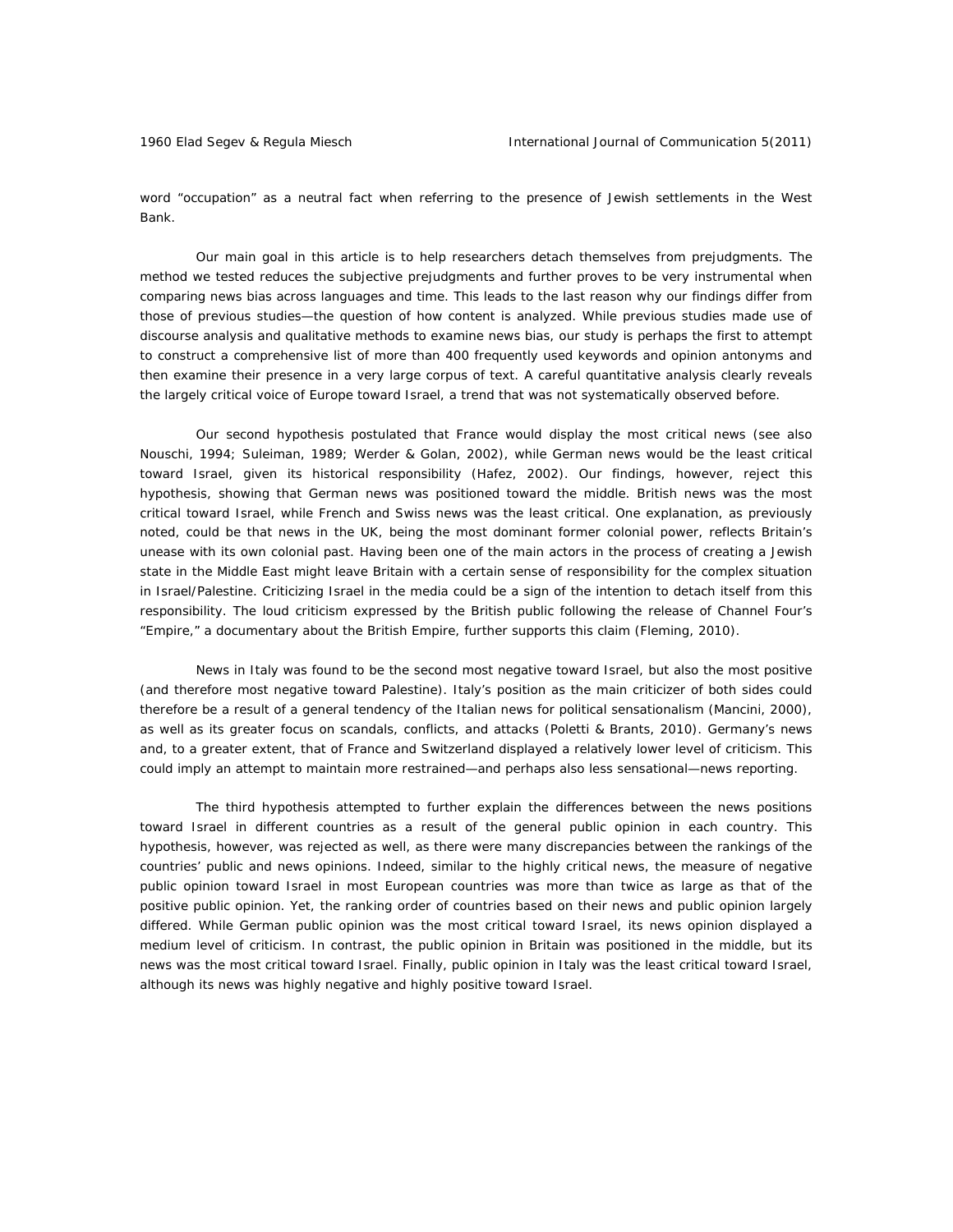Certainly, gaps between public and news opinion could be generally a result of the small share of newsreaders in some countries. For example, Italy has a relatively lower share of newsreaders and a slower Internet adoption rate compared to other European countries (Giomi, 2010). The time-lag effect can also explain this gap; in other words, the influence of news today could be reflected in public opinion only a few months later. Yet, when looking specifically at those gaps in each country, it is possible to identify certain relationships and cultural traditions. While Italian news tends to criticize both the Israeli and the Palestinian, the Italian public, which perhaps has gotten used to the sensational tone of its own media, and shares a similar political system and a closer Mediterranean mentality, may display more sympathetic opinions in general. The German public, which since WWII has perhaps become more leftist and more critical toward violence within its border and beyond, may project its criticism toward Israel more strongly than do other countries. However, in the official media outlets, German journalists are more cautious, sensitive, and perhaps even self-censoring of their criticism toward Israel for historical reasons. To this end, taking into account the very negative public opinion in Germany toward Israel, our expectation to find the German news to be more restrained is actually confirmed.

News in the UK, on the other hand, is free from such constraints. The gap between public and news opinion in Britain is reversed: While British public opinion is positioned in the middle, its news is clearly the most critical toward Israel. Taking into account the relative decline of Britain's economic and geopolitical power in the last decades, it could be suggested that the British media attempt to overcompensate for this loss. By criticizing what could be perceived as colonial actions and by supporting oppressed minorities, British news sites might suggest that the country maintains higher ethical and humanitarian values than do others.

These are, of course, our preliminary attempts to explain the gaps between media and public opinion, and as such they require substantiation with deeper longitudinal examinations. Yet, our findings clearly indicate that those gaps between public and news opinion, especially in Germany and the UK—two European opponents in WWII that also played a key role in the establishment of Israel—might have historical and cultural roots as well. In this article, we hope to set some initial guidelines for cross-national sentiment analysis and instigate further research on the different news opinions in different countries, as well as the invisible tension between media and public and the role played by each in filling the gaps.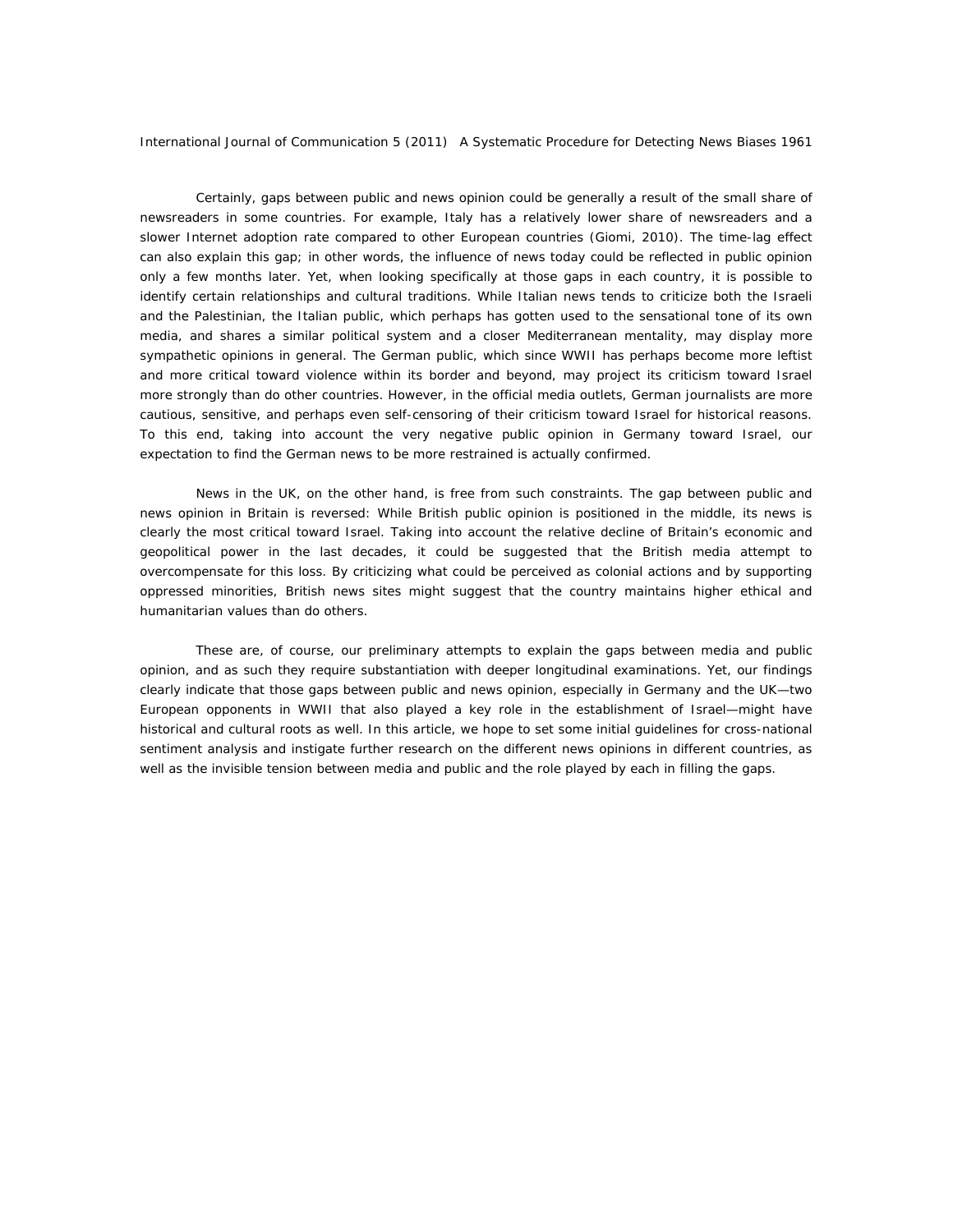#### **References**

- Balahur-Dobrescu, A., Steinberger, R., Kabadjov, M., Zavarella, V., van der Goot, E., Halkia, M., et al. (2010, May). *Sentiment analysis in the news*. In Proceedings of the 7<sup>th</sup> International Conference on Language Resources and Evaluation (LREC'2010). Valletta, Malta.
- Bar-Tal, D., & Teichman, Y. (2005). *Stereotypes and prejudice in conflict: Representations of Arabs in Israeli– Jewish society*. Cambridge, UK: Cambridge University Press.
- Barkho, L. (2008). The BBC's discursive strategy and practices vis-a-vis the Palestinian-Israeli conflict. *Journalism Studies*, *9*(2), 278–294.
- Barkho, L. (2010). *News from the BBC, CNN, and Al-Jazeera: How the three broadcasters cover the Middle East*. Cresskill, NJ: Hamton Press.
- Bautin, M., Vijayarenu, L., & Skiena, S. (2008, March-April). *International sentiment analysis for news and blogs*. In Proceedings of the International Conference on Weblogs and Social Media, Seattle, Washington.
- Cohen, A., Adoni, H., & Nossek, H. (1993). Television news and the Intifada: A comparative study of social conflict. In A. Cohen & G. Wolfsfeld (Eds.), *Framing the Intifada: People and media* (pp. 116–141). Norwood, NJ: Ablex.
- Daniel, A. A. (1995). U.S. media coverage of the Intifada and American public opinion. In Y. Kamalipour (Ed.), The U.S. media and the Middle East: Image and perception (pp. 62-72). Westport, CT: Greenwood Press.
- Deprez, A., & Raeymaeckers, K. (2010). The representation of Palestinians and Israelis in the coverage of the First and Second Intifada. *International Communication Gazette*, *72*(1), 91–109.
- Dor, D. (2004). *Intifada hits the headlines: How the Israeli press misreported the outbreak of the second Palestinian uprising*. Bloomington: Indiana University Press.
- Downey, J., Deacon, D., Golding, P., Oldfield, B., & Wring, D. (2006). *The BBC's reporting of the Israeli– Palestinian conflict*. Research report of Loughborough University Communications Research Centre. Leicestershire, UK: Loughborough University. Retrieved from https://dspace.lboro.ac.uk/dspacejspui/handle/2134/3158
- Dyer, C. (2007, April 28). BBC wins right to keep report on Middle East coverage secret. *The Guardian*. Retrieved from http://www.guardian.co.uk/media/2007/apr/28/bbc.israel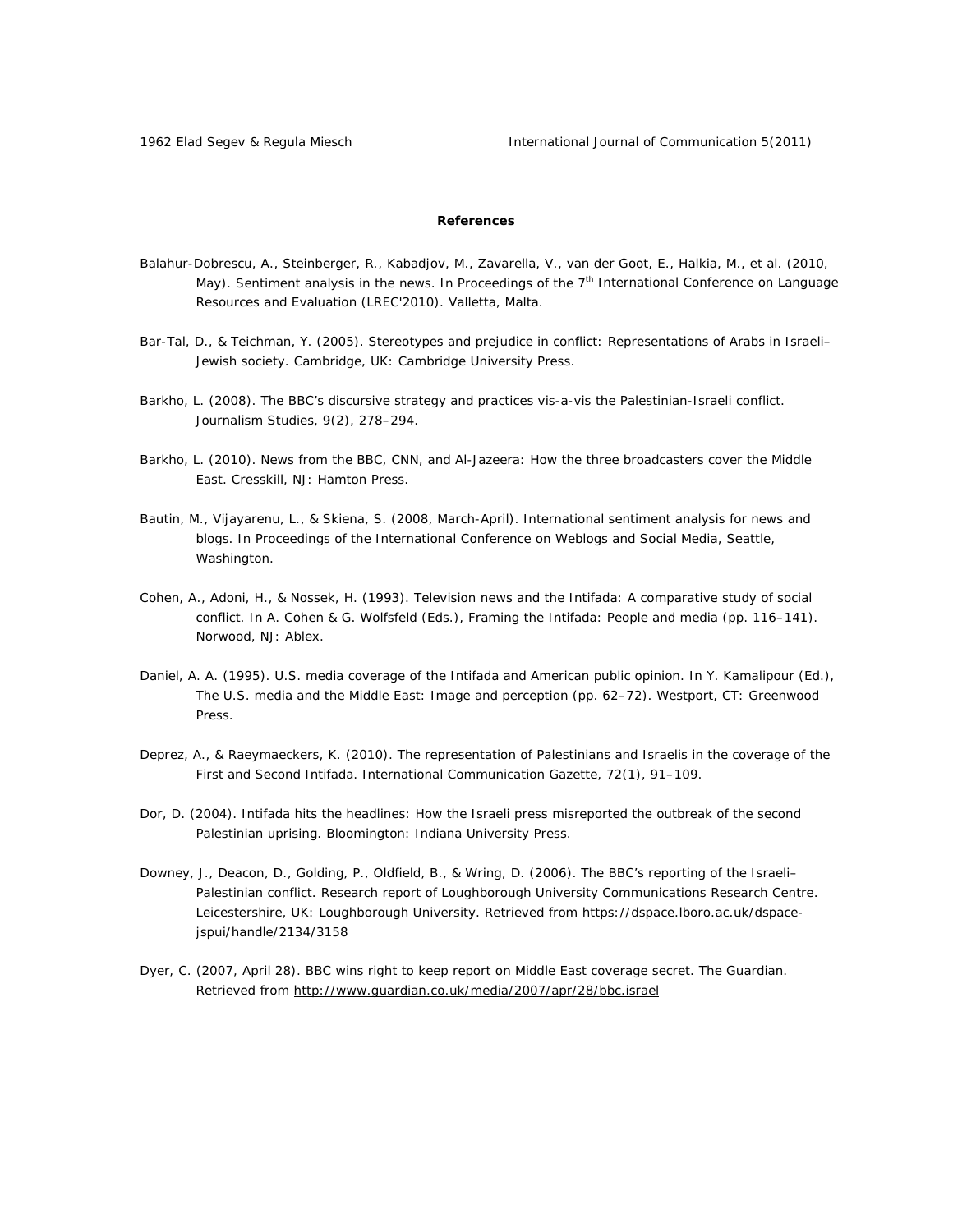- Esuli, A., & Sebastiani, F. (2006). *SENTIWORDNET: A publicly available lexical resource for opinion mining*. In Proceedings of the 5th Conference on Language Resources and Evaluation (LREC' 06), Genoa, Italy.
- Fleming, N. C. (2010). Echoes of Britannia: Television history, empire and the critical public sphere. *Contemporary British History*, *24*(1), 1–22.
- Généreux, M., Poibeau, T., & Koppel, M. (2008, May 27). *Sentiment analysis using automatically labelled financial news.* Paper presented at the LREC 2008 Workshop on Sentiment Analysis: Emotion, Metaphor, Ontology and Terminology, Marrakech, Morocco.
- Giomi, E. (2010, November 25). The media landscape in Italy. *European Journalism Centre*. Retrieved from http://www.ejc.net/media\_landscape/article/italy
- Gitlin, T. (1980). *The whole world is watching: Mass media in the making and unmaking of the new left*. Los Angeles: University of California Press.
- Global views of United States improve while other countries decline. (2010, April 19). BBC News. Retrieved from http://www.bbc.co.uk/pressoffice/pressreleases/stories/2010/04\_april/19/poll.shtml
- Hackett, R. A. (1984). Decline of a paradigm? Bias and objectivity in news media studies. *Critical Studies in Mass Communication*, *1*(3), 229–259.
- Hafez, K. (2002). *Die politische Dimension der Auslandsberichterstattung. Band 2: Das Nahost- und Islambild der deutschen überregionalen Presse* [The political dimension of international reporting. Volume 2: The image of the Middle East and Islam in German national press]. Baden-Baden, Germany: Nomos Verlag.
- Hiroshi, K., Tetsuya, N., & Hideo, W. (2004, August 27). *Deeper sentiment analysis using machine translation technology*. In Proceedings of the COLING '04 20th International Conference on Computational Linguistics, (pp. 494–500). University of Geneva, Switzerland.
- Janetzko, D. (2008). Objectivity, reliability, and validity of search engine count estimates. *International Journal of Internet Science*, *3*(1), 7–33.
- Jeonghee Y., Nasukawa, T., Bunescu, R., & Niblack, W. (2003, November 19–22). *Sentiment analyzer: Extracting sentiments about a given topic using natural language processing techniques*. In Proceedings of the Third IEEE International Conference on Data Mining (ICDM '03). Melbourne, Florida.
- Kalb, M., & Saivetz, C. (2007). The Israeli-Hezbollah War of 2006: The media as a weapon in asymmetrical conflict. *International Journal of Press/Politics*, *12*(3), 43–66.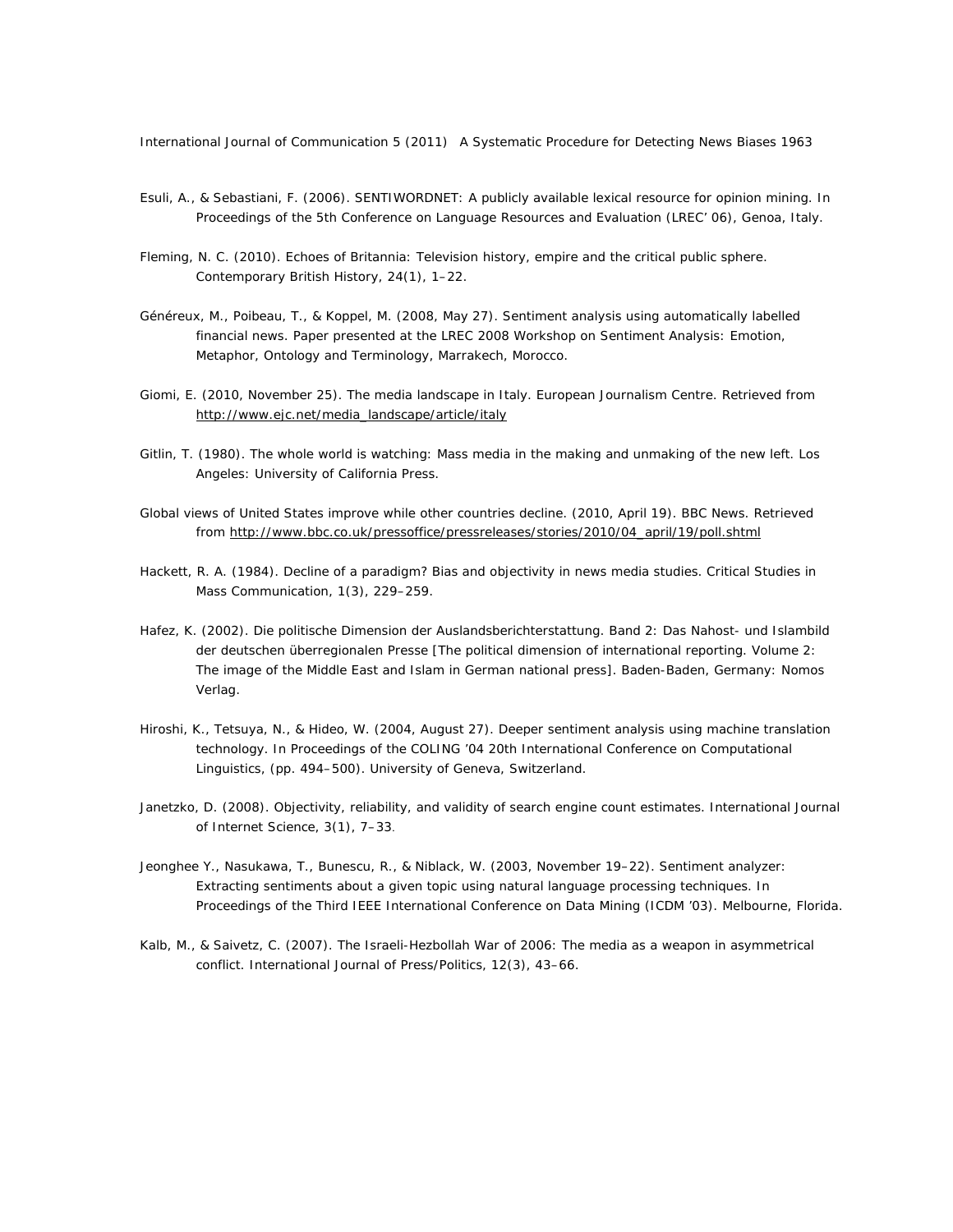- Koschwitz, H. (1984). Massenmedien und publizistische Propaganda in der internationalen Politik. Analyse am Beispiel des Nahost-Konfliktes. [Mass media and journalistic propaganda in international politics: An analysis based on the case of the Middle East conflict]. *Publizistik*, *29*(3–4), 343–360.
- Korn, A. (2004). Reporting Palestinian casualties in the Israeli press: The case of Haaretz and the Intifada. *Journalism Studies*, *5*(2), 247–262.
- Lazarus, N. (2006). Post-colonial studies after the invasion of Iraq. *New Formations*, *59*, 10–22.
- Mancini, P. (2000). How to combine media commercialization and party affiliation: The Italian experience. *Political Communication*, *17*(4), 319–324.
- Mandelzis, L. (2003). The changing image of the enemy in the news discourse of Israeli newspapers, 1993– 1994. *Conflict and Communication Online*, *2*(1), 1–12.
- Mihalcea, R., Banea, C., & Wiebe, J. (2007, June 30). *Learning multilingual subjective language via crosslingual projections*. In Proceedings of the 45th Annual Meeting of the Association of Computational Linguistics, (pp. 976–983). Prague, Czech Republic.
- Moghadam, A. (2003). Palestinian suicide terrorism in the Second Intifada: Motivations and organizational aspects. *Studies in Conflict and Terrorism*, *26*, 65–92.
- Neiger, M. & Zandberg, E. (2004). Days of awe: The praxis of news coverage of violent conflict. *The European Journal of Mass Communication*, *29*, 429–446.
- Nicolov, N., Salvetti, F., & Ivanova, S. (2008, April). *Sentiment analysis: Does coreference matter?* AISB 2008 Convention Communication, Interaction and Social Intelligence. Aberdeen, Scotland.
- Nouschi, A. (1994). *La France et le monde arabe: Depuis 1962, mythes et réalités d'une ambition*. [France and the Arab world: myths and realities of an ambition since 1962]. Paris: Vuibert.
- Oehmer, F. (2010). Aggressor or victim? How the antagonists of the Lebanon War 2006 are constructed in the German newspapers. *Conflict & Communication Online*, *9*(1). Retrieved from http://www.cco.regeneronline.de/2010\_1/pdf/oehmer.pdf
- O'Neill, A. (2009). *Sentiment mining for natural language documents*. COMP3006 Project Report. Department of Computer Science, Australian National University. Retrieved from http://users.cecs.anu.edu.au/~ssanner/Papers/Alex\_Report.pdf
- Pang, B., & Lee, L. (2008). Opinion mining and sentiment analysis. *Foundations and Trends in Information Retrieval*, *2*(1–2), 1–135.
- Philo, G., & Berry, M. (2004). *Bad news from Israel*. London: Pluto Press.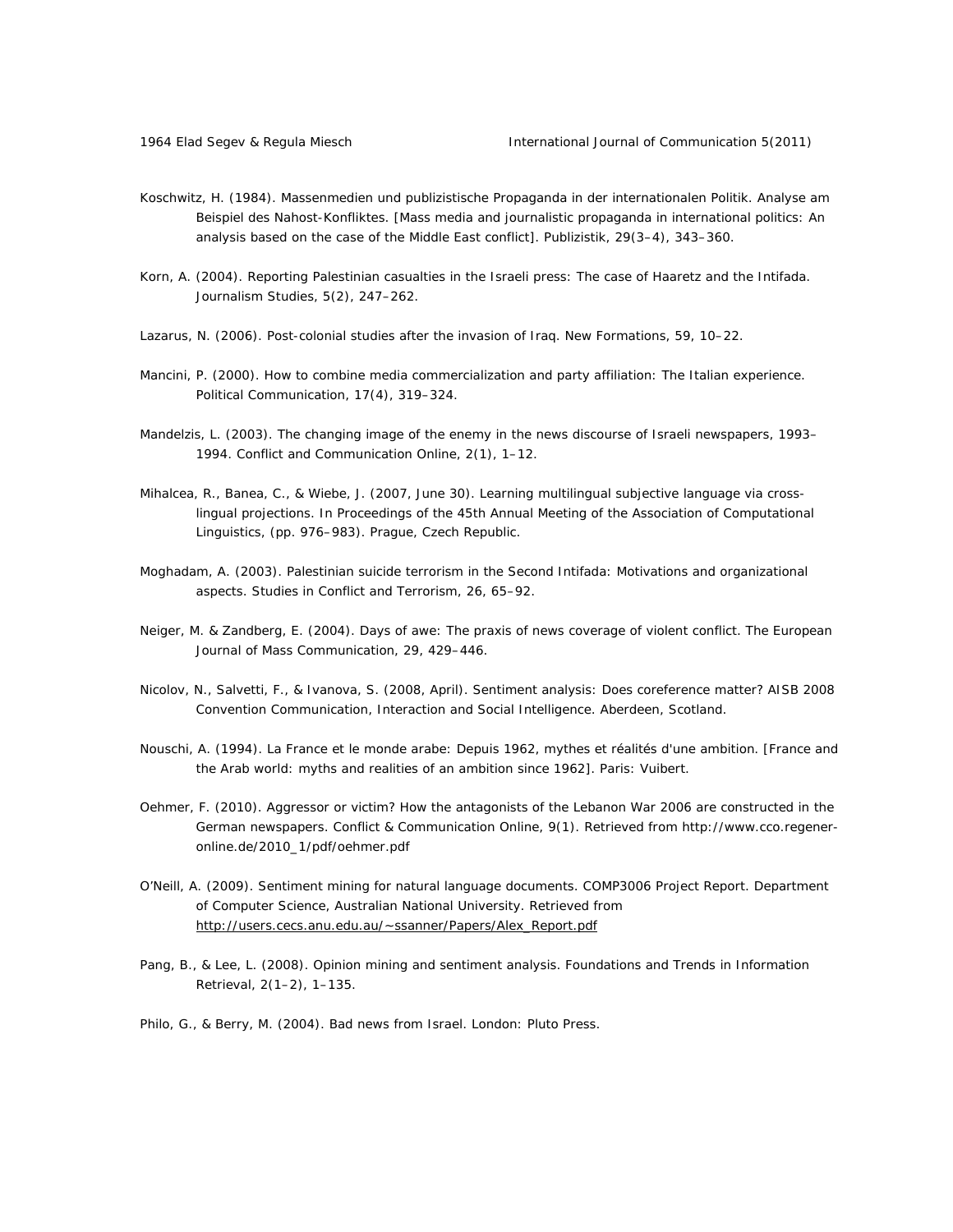- Poletti, M., & Brants, K. (2010). Between partisanship and cynicism: Italian journalism in a state of flux. *Journalism*, *11*, 329.
- Richardson, J., & Barkho, L. (2009). Reporting Israel/Palestine: Ethnographic insights into the verbal and visual rhetoric of BBC journalism. *Journalism Studies*, *10*(5), 594–622.
- Ross, S. D. (2003). Unequal combatants on an uneven media battlefield: Palestine and Israel. In P. M. Lester & S. Dente Ross (Eds.), *Images that injure: Pictorial stereotypes in the media* (pp. 58–63). Westport, CT: Praeger.
- Segev, E. (2010). Mapping the international: Global and local salience and news-links between countries in popular news sites worldwide. *International Journal of Internet Science*, *5*(1), 48–71. Retrieved from http://www.ijis.net/ijis5\_1/ijis5\_1\_segev.pdf
- Segev, E., & Blondheim, M. (2010). The footprint of the Palestinian-Israeli conflict in online world news: The puzzle of salience. *Dynamics of Asymmetric Conflict*, *3*(2), 72–85.
- Steinberger, R. (2010). Challenges and methods for multilingual text mining. In *Proceedings of the 7th International Conference on Language Resources and Evaluation (LREC 2010)*. Valletta, Malta, May 19–21, 2010.
- Suleiman, M. (1989). America and the Arabs: Negative images and the feasibility of dialogue. In B. Abu-Laban & M. Suleiman (Eds.), *Arab Americans: Continuity and change* (pp. 251–272). Belmont, Massachusetts: Association of Arab-American University Graduates, Inc.
- Sumbaly, R., & Sinha, S. (2009, May 10). *Sentiment mining in large news datasets*. Retrieved from http://cs.stanford.edu/people/rsumbaly/files/Sentiment\_Mining.pdf
- Terry, J. J., & Mendenhall, G. (1974). 1973 U.S. press coverage on the Middle East. *Journal of Palestine Studies*, *4*(1), 120–133.
- Turney, P. (2002, July*). Thumbs up or thumbs down? Semantic orientation applied to unsupervised classification of reviews*. In Proceedings of the 40th Annual Meeting of the Association for Computational Linguistics, Philadelphia, Pennsylvania.
- Viser, M. (2003) Attempted objectivity: An analysis of *The New York Times* and Ha'aretz and their portrayals of the Palestinian–Israeli conflict. *Press/Politics*, *8*(4), 114–120.
- Werder, O., & Golan, G. (2002). Sharon wins: News coverage and framing of the 2001 Israeli prime minister election in western print media. *Global Media Journal*, *1*(1), Retrieved from https://lass.calumet.purdue.edu/cca/gmj/fa02/graduatefa02/gmj-fa02-werder-golan.htm